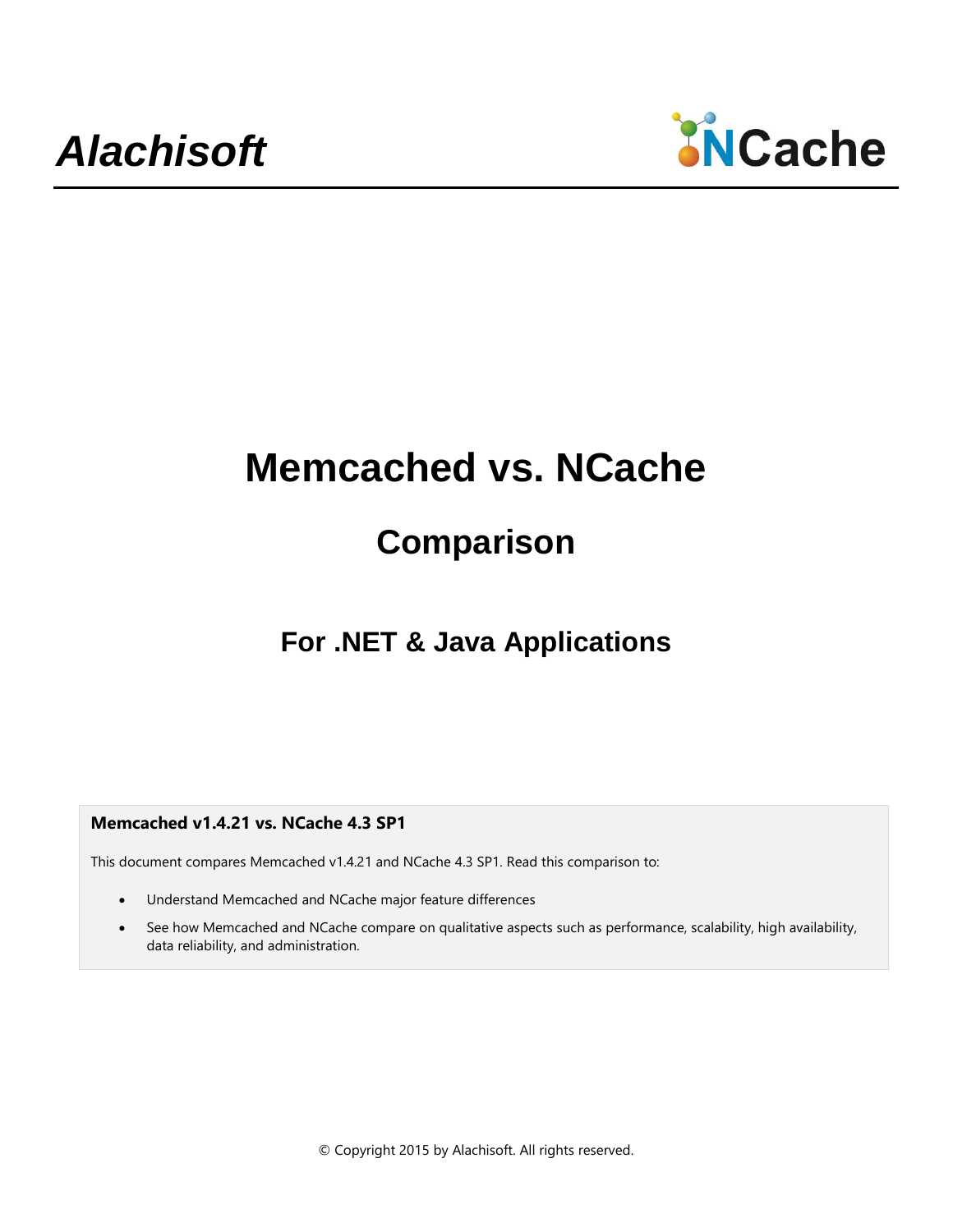# **Table of Content**

| $\mathcal{P}$ |  |
|---------------|--|
| 2.1           |  |
| 2.2           |  |
| 2.3           |  |
| 2.4           |  |
| 2.5           |  |
| 2.6           |  |
| 27            |  |
| 2.8           |  |
| 2.9           |  |
| 2.10          |  |
| 2.11          |  |
| 2.12          |  |
| 2.13          |  |
| 2.14          |  |
| 2.15          |  |
| 2.16          |  |
| ₹             |  |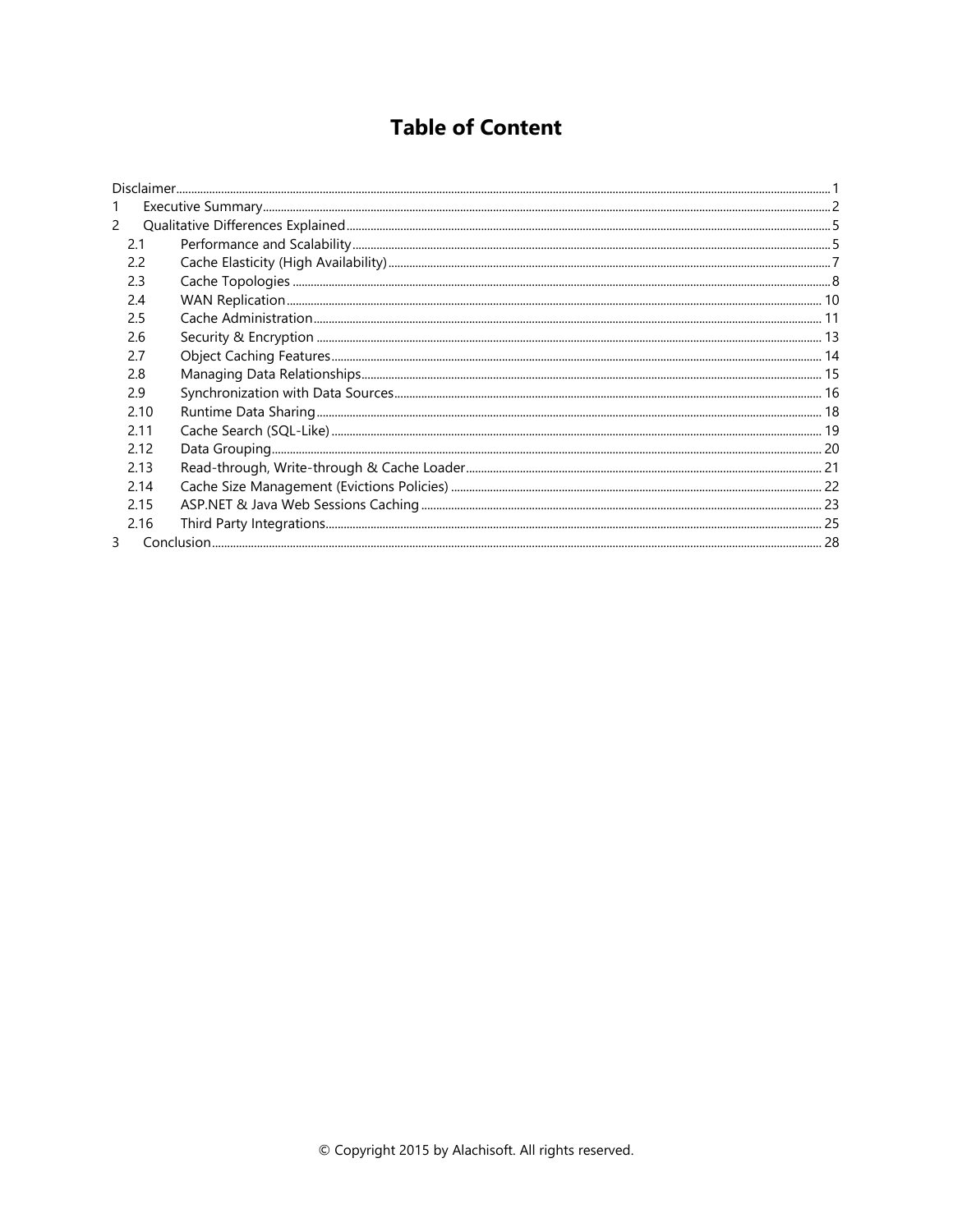# <span id="page-2-0"></span>**Disclaimer**

The comparison provided in this document is for the purpose of helping you get a better understanding of Memcached versus NCache. Information obtained about Memcached is from the freely available downloads, documents, and forums.

We did not conduct any scientific benchmarks for performance and scalability of Memcached so our assessment about it may be different from yours. NCache benchmarks are already published on our website [\(www.alachisoft.com\)](http://www.alachisoft.com/) for you to see.

Additionally, we have made a conscious effort to be objective, honest, and accurate in our assessments in this document. But, any information about Memcached could be unintentionally incorrect or missing, and we do not take any responsibility for it.

Instead, we strongly recommend that you do your own comparison of Memcached with NCache and arrive at your own conclusions. We also encourage you to do performance benchmarks of both Memcached and NCache in your environment for the same purpose.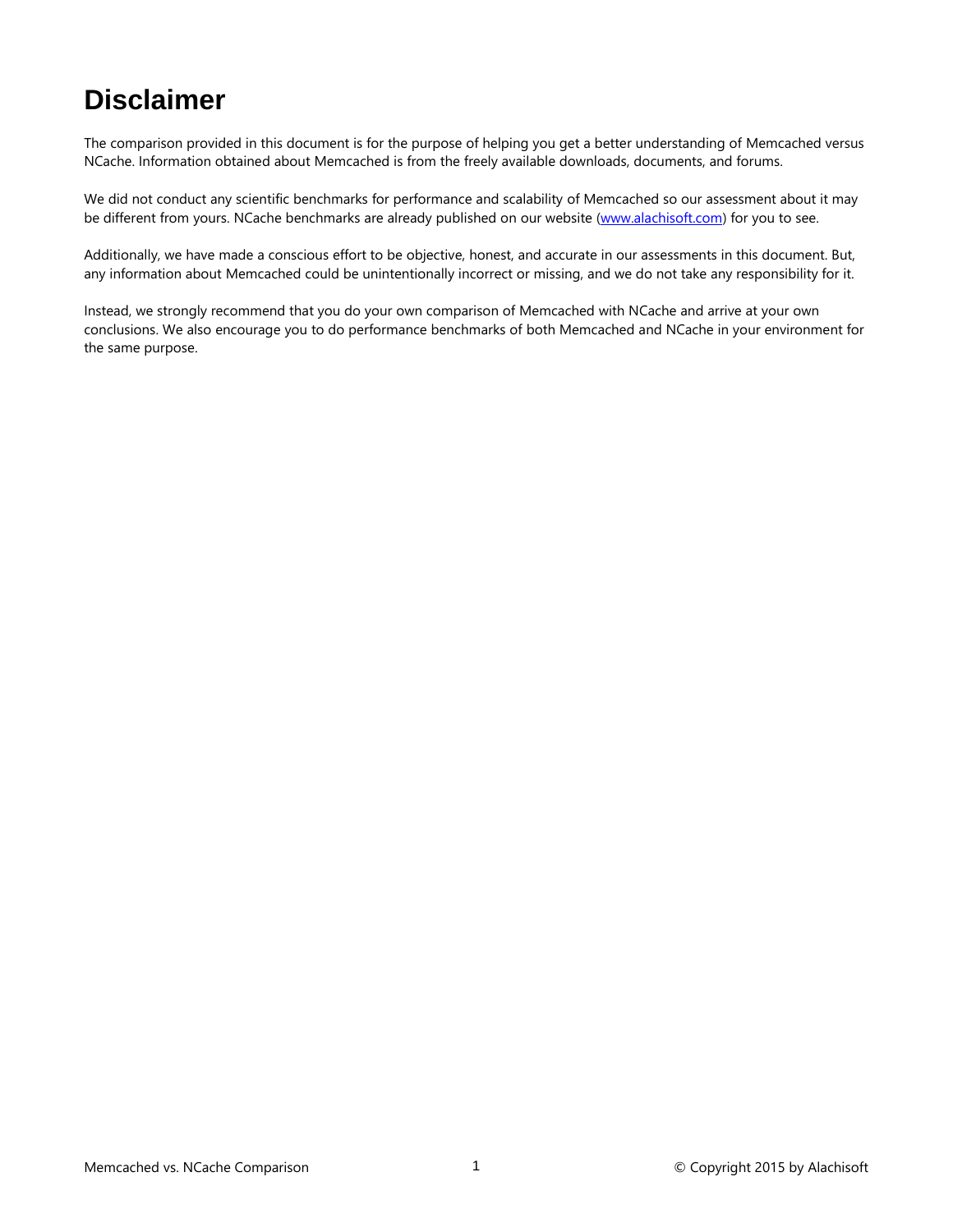# <span id="page-3-0"></span>**1 Executive Summary**

This document compares Memcached v1.4.21 with NCache 4.3 SP1, and contrasts their significant differences. This comparison focuses on all the major areas that a good in-memory distributed object caching system should provide.

| <b>Feature</b>                                             |                               | <b>Memcached</b>       | <b>NCache</b>       |
|------------------------------------------------------------|-------------------------------|------------------------|---------------------|
|                                                            |                               |                        |                     |
| <b>Performance &amp; Scalability</b>                       |                               |                        |                     |
| Cache Performance                                          |                               | Please verify yourself | Excellent           |
| Cache Scalability<br>$\blacksquare$                        |                               | Please verify yourself | Excellent           |
| <b>Bulk Operations</b><br>$\blacksquare$                   |                               | Partial support        | <b>Full support</b> |
| <b>Async Operations</b>                                    |                               | No support             | <b>Full support</b> |
| Compression                                                |                               | Partial support        | <b>Full support</b> |
| <b>Fast Compact Serialization</b>                          |                               | No support             | <b>Full support</b> |
| Indexes                                                    |                               | No support             | <b>Full support</b> |
| Multiple NIC binding                                       |                               | No support             | <b>Full support</b> |
| <b>Cache Elasticity (High Availability)</b>                |                               |                        |                     |
| Dynamic Cache Cluster                                      |                               | No support             | <b>Full support</b> |
| Peer to Peer Architecture                                  |                               | No support             | <b>Full support</b> |
| <b>Connection Failover</b>                                 |                               | No support             | <b>Full support</b> |
| <b>Dynamic Configuration</b><br>$\overline{\phantom{a}}$   |                               | No support             | <b>Full support</b> |
| <b>Multiple Clusters</b><br>$\overline{\phantom{a}}$       |                               | No support             | <b>Full support</b> |
| Named Caches<br>$\overline{\phantom{a}}$                   |                               | No support             | <b>Full support</b> |
| <b>Communication Protocols</b>                             |                               | <b>TCP</b>             | TCP, REST (soon)    |
| <b>Cluster Specific Events</b><br>$\overline{\phantom{a}}$ |                               | No support             | <b>Full support</b> |
|                                                            |                               |                        |                     |
| <b>Cache Topologies</b>                                    |                               |                        |                     |
| .NET Clients<br>$\overline{\phantom{a}}$                   |                               | Supported              | <b>Full support</b> |
| Java Clients<br>$\overline{\phantom{a}}$                   |                               | Supported              | <b>Full support</b> |
| Local Cache<br>$\overline{\phantom{0}}$                    |                               | Partial support        | <b>Full support</b> |
| Client Cache (Near Cache)<br>$\overline{\phantom{a}}$      |                               | No support             | <b>Full support</b> |
| Mirrored Cache<br>$\overline{\phantom{a}}$                 |                               | No support             | <b>Full support</b> |
| <b>Replicated Cache</b><br>$\overline{\phantom{a}}$        |                               | No support             | <b>Full support</b> |
| <b>Partitioned Cache</b><br>$\blacksquare$                 |                               | <b>Partial support</b> | <b>Full support</b> |
| Partitioned-Replica Cache<br>$\blacksquare$                |                               | No support             | <b>Full support</b> |
|                                                            |                               |                        |                     |
| <b>WAN Replication</b>                                     |                               |                        |                     |
| Active - Passive                                           |                               | No support             | <b>Full support</b> |
| Active - Active                                            |                               | No support             | <b>Full support</b> |
|                                                            | One Active - Multiple Passive | No support             | No support (soon)   |
| 3 or More Active                                           |                               | No support             | No support (soon)   |
| <b>Conflict Resolution</b>                                 |                               | No support             | <b>Full support</b> |
| De-duplication<br>$\overline{\phantom{a}}$                 |                               | No support             | <b>Full support</b> |
| Data Security                                              |                               | No support             | <b>Full support</b> |
|                                                            |                               |                        |                     |
| <b>Cache Administration</b>                                |                               |                        |                     |
| Cache Admin (GUI Tool)                                     |                               | No support             | <b>Full support</b> |
| $\overline{\phantom{a}}$                                   | Cache Monitoring (GUI Tool)   | Partial support        | Full support        |
| PerfMon Counters<br>$\overline{\phantom{a}}$               |                               | No support             | <b>Full support</b> |
| <b>JMX Counters</b><br>$\overline{\phantom{a}}$            |                               | No support             | Full support        |
| $\overline{\phantom{a}}$                                   | Command Line Admin Tools      | Partial support        | <b>Full support</b> |
| Admin and Monitoring API<br>$\overline{\phantom{a}}$       |                               | No support             | Full support        |
|                                                            |                               |                        |                     |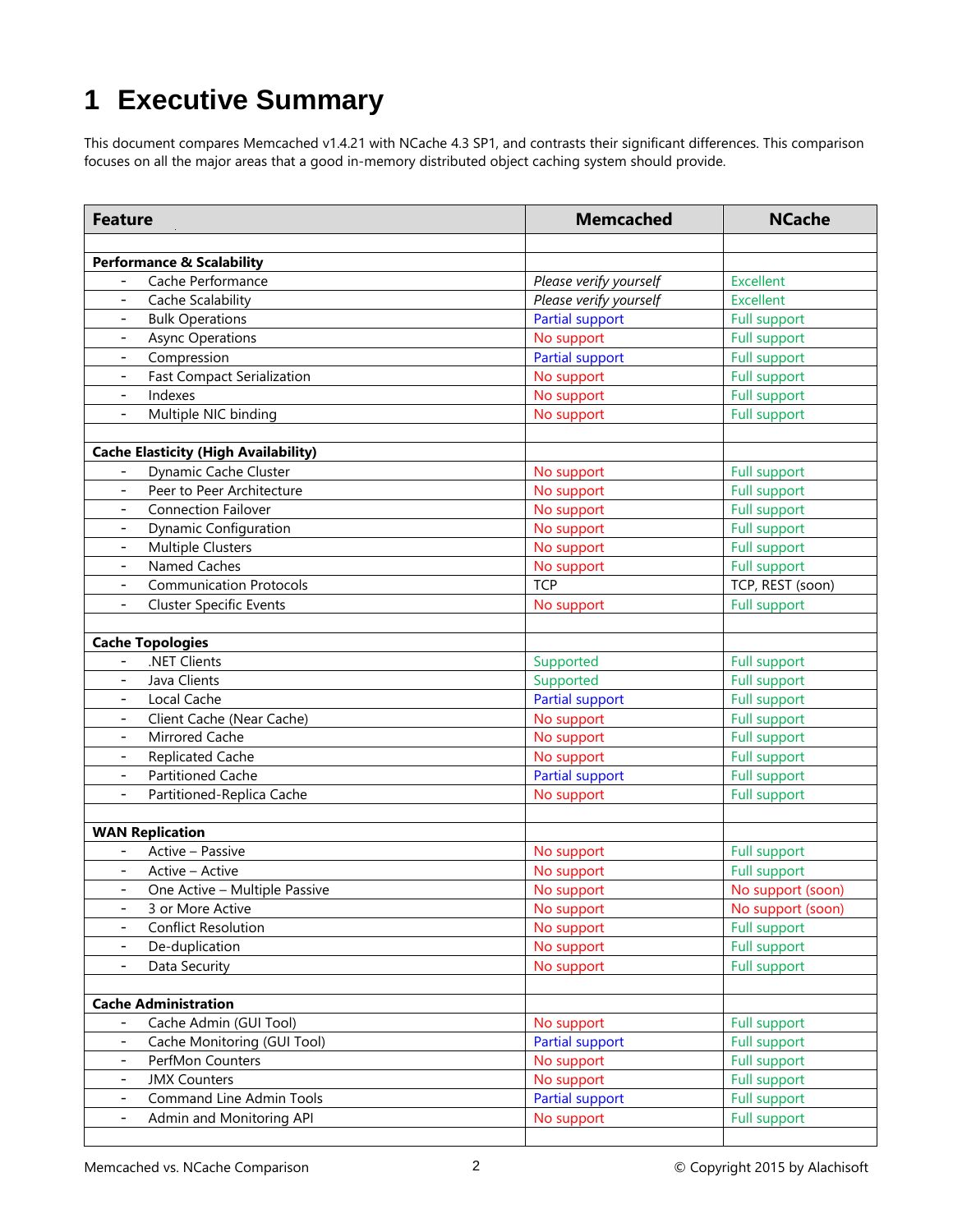| <b>Security &amp; Encryption</b>                                   |                 |                     |
|--------------------------------------------------------------------|-----------------|---------------------|
| Active Directory/LDAP Authentication                               | No support      | <b>Full support</b> |
| Authorization<br>$\overline{\phantom{a}}$                          | No support      | <b>Full support</b> |
| Data Encryption<br>$\overline{\phantom{a}}$                        | No support      | <b>Full support</b> |
| Secure Communication<br>$\overline{\phantom{a}}$                   | No support      | <b>Full support</b> |
|                                                                    |                 |                     |
| <b>Object Caching Features</b>                                     |                 |                     |
| Get, Add, Insert, Remove, Exists, Clear Cache                      | Supported       | <b>Full support</b> |
| Expirations<br>$\overline{\phantom{a}}$                            | Partial support | <b>Full support</b> |
| Lock & Unlock<br>$\blacksquare$                                    | No support      | <b>Full support</b> |
| Item Versioning<br>$\blacksquare$                                  | No support      | <b>Full support</b> |
| Multiple Object Versions<br>$\blacksquare$                         | No support      | <b>Full support</b> |
| <b>Streaming API</b>                                               | No support      | <b>Full support</b> |
|                                                                    |                 |                     |
| <b>Managing Data Relationships</b>                                 |                 |                     |
| Key Based Dependency                                               | No support      | <b>Full support</b> |
| Multi-Cache Key Dependency                                         | No support      | <b>Full support</b> |
|                                                                    |                 |                     |
| <b>Synchronization with Data Sources</b>                           |                 |                     |
| SqlDependency (SQL Server)                                         | No support      | <b>Full support</b> |
| OracleDependency (Oracle)                                          | No support      | <b>Full support</b> |
| DbDependency (OLEDB)                                               | No support      | <b>Full support</b> |
| File Based Dependency<br>$\overline{\phantom{a}}$                  | No support      | <b>Full support</b> |
| <b>Custom Dependency</b>                                           | No support      | <b>Full support</b> |
| <b>Runtime Data Sharing</b>                                        |                 |                     |
| Item Level Events (onInsert/onRemove)                              | No support      | Full support        |
| Cache Level Events (Add/Insert/Remove)<br>$\overline{\phantom{a}}$ | No support      | <b>Full support</b> |
| Custom Events (Fired by Apps)<br>$\overline{\phantom{a}}$          | No support      | Full support        |
| Continuous Query<br>$\overline{\phantom{a}}$                       | No support      | <b>Full support</b> |
|                                                                    |                 |                     |
| <b>Cache Search (SQL-Like)</b>                                     |                 |                     |
| Object Query Language (OQL)                                        | No support      | <b>Full support</b> |
| <b>LINQ Queries</b><br>$-$                                         | No support      | <b>Full support</b> |
| <b>Data Grouping</b>                                               |                 |                     |
| - Groups/Subgroups                                                 | No support      | <b>Full support</b> |
| $\overline{\phantom{a}}$<br>Tags                                   | No support      | <b>Full support</b> |
| Named Tags<br>$\blacksquare$                                       | No support      | Full support        |
|                                                                    |                 |                     |
| Read-through, Write-through & Cache Loader                         |                 |                     |
| Read-through                                                       | No support      | Full support        |
| Write-through                                                      | No support      | Full support        |
| Write-behind                                                       | No support      | Full support        |
| Reload Items with Read-through (Expiration, Db Sync)               | No support      | Full support        |
| Cache Startup Loader                                               | No support      | Full support        |
|                                                                    |                 |                     |
| <b>Cache Size Management (Evictions Policies)</b>                  |                 |                     |
| Max Cache Size (in MBs)                                            | Supported       | Full support        |
| Least Recently Used (LRU) Evictions<br>$\overline{\phantom{a}}$    | Partial support | Full support        |
| Least Frequently Used (LFU) Evictions<br>$\overline{\phantom{a}}$  | No support      | Full support        |
| <b>Priority Evictions</b><br>$\overline{\phantom{a}}$              | No support      | Full support        |
| Do Not Evict Option<br>$\overline{\phantom{a}}$                    | No support      | Full support        |
|                                                                    |                 |                     |
| <b>ASP.NET &amp; Java Web Sessions</b>                             |                 |                     |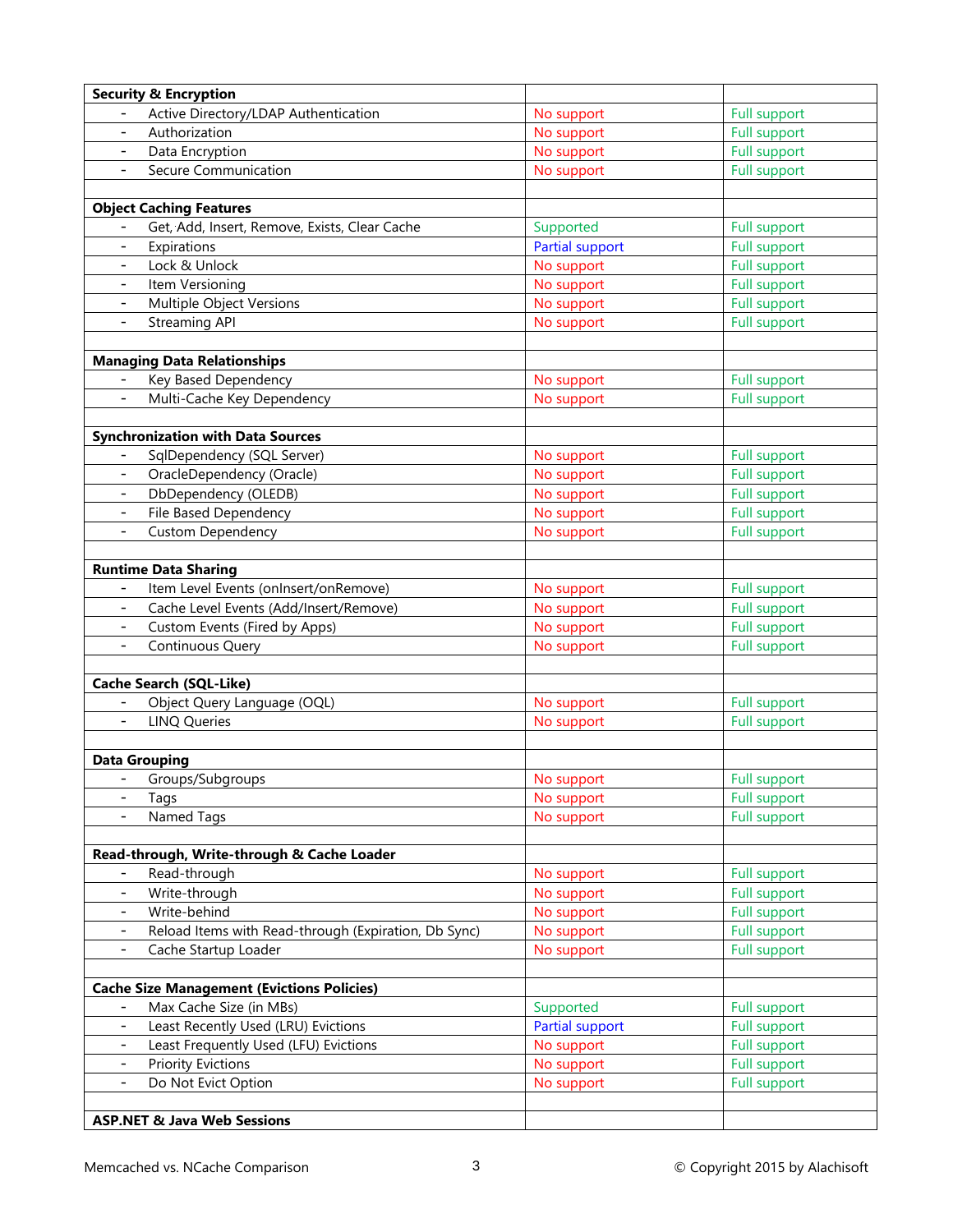| <b>ASP.NET Sessions</b>                               | Partial support        | Full support        |
|-------------------------------------------------------|------------------------|---------------------|
| ASP.NET Sessions (Multiple Data Centers)              | No official support    | Full support        |
| <b>ASP.NET View State Cache</b>                       | No official support    | Full support        |
| <b>ASP.NET Output Cache</b>                           | No support             | Full support        |
| Java Session Persistence                              | No official support    | Full support        |
| <b>Third Party Integrations</b>                       |                        |                     |
| NHibernate 2nd Level Cache                            | <b>Partial support</b> | Full support        |
| Entity Framework 2nd Level Cache                      | No support             | Full support        |
| Memcached Protocol Server<br>$\overline{\phantom{a}}$ | No support             | Full support        |
| Memcached Smart Wrapper                               | Supported              | Full support        |
| Hibernate 2nd Level Cache                             | No support             | Full support        |
| Spring Integration                                    | No support             | <b>Full support</b> |
| JCache API                                            | No support             | No support (soon)   |
|                                                       |                        |                     |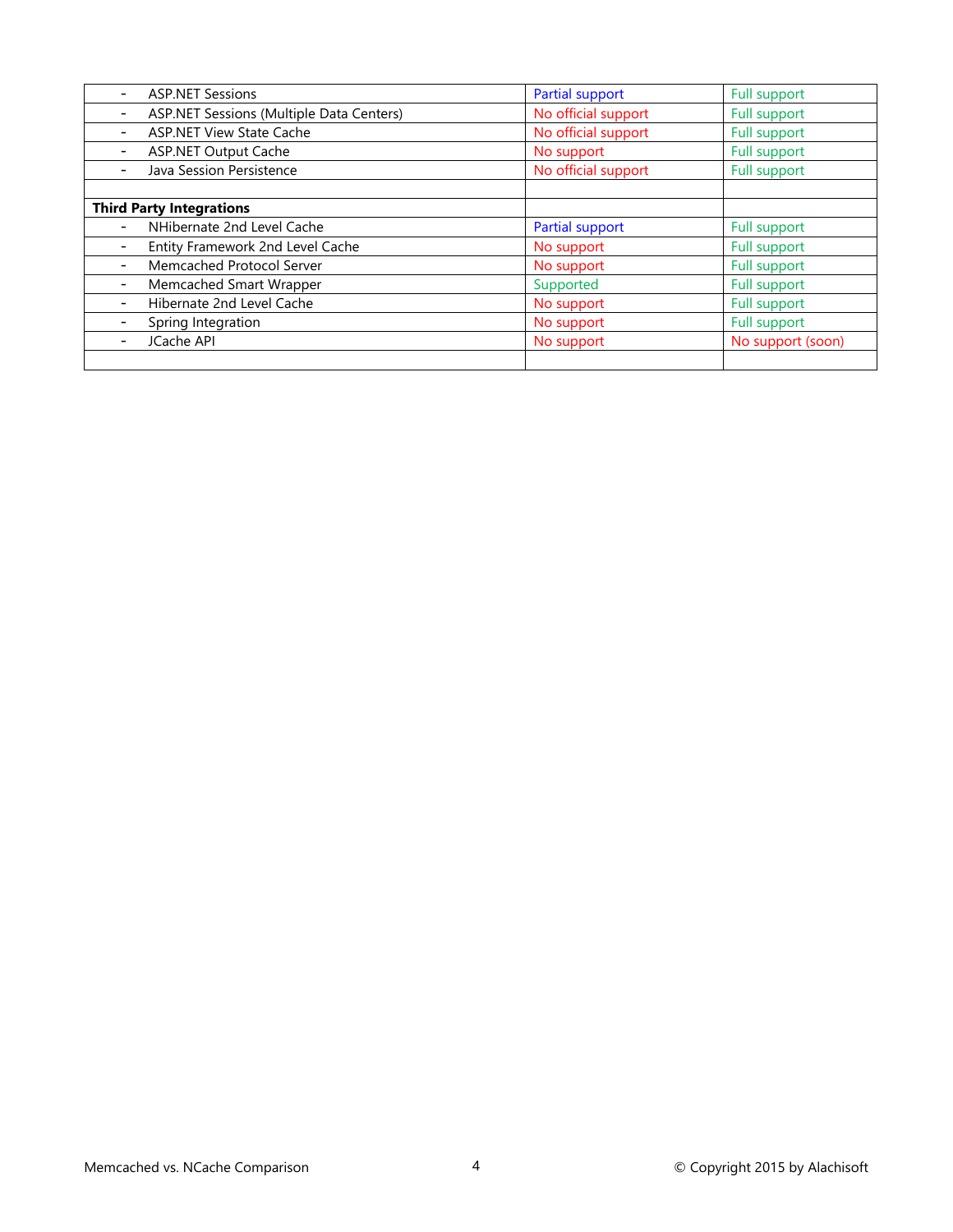# <span id="page-6-0"></span>**2 Qualitative Differences Explained**

# <span id="page-6-1"></span>**2.1 Performance and Scalability**

Performance is defined as how fast cache operations are performed at a normal transaction load. Scalability is defined as how fast the same cache operations are performed under higher and higher transaction loads. NCache is extremely fast and scalable.

See **NCache benchmarks** for details.

| <b>Feature Area</b>     | <b>Memcached</b>                                                                                                                                                           | <b>NCache</b>                                                                                                                                                                                                                                             |
|-------------------------|----------------------------------------------------------------------------------------------------------------------------------------------------------------------------|-----------------------------------------------------------------------------------------------------------------------------------------------------------------------------------------------------------------------------------------------------------|
| Cache Performance       | Please verify this yourself.                                                                                                                                               | Extremely good.<br>NCache uses its own light-weight socket-<br>level protocol for client/server and<br>server/server communication.                                                                                                                       |
| Cache Scalability       | Please verify this yourself.<br>In non-scientific testing, we've seen<br>Memcached to not scale very nicely and<br>as you increase load, the overall<br>performance drops. | Extremely good.<br>NCache provides linear scalability, means<br>as you add more nodes to the cluster<br>your performance increase in a linear<br>fashion.                                                                                                 |
| <b>Bulk Operations</b>  | Partial support.<br>Only Bulk Get provided. No Bulk Add,<br>Update or Delete.                                                                                              | Full support.<br>Bulk Get, Add, Insert, and Remove. This<br>covers most of major cache operations<br>and gives great performance boost.<br>Provides for both .NET and Java.                                                                               |
| <b>Async Operations</b> | No support.                                                                                                                                                                | Full support.<br>Async add, insert, and remove provided.<br>Async operation returns control to the<br>application and performs the cache<br>operation in the background. Improves<br>application performance greatly.<br>Provides for both .NET and Java. |
| Compression             | Partial support.<br>You have to specify this through the API<br>which means you cannot change it at<br>runtime without code change.                                        | Full support.<br>Specify this along with object size<br>threshold and only items larger than the<br>threshold are compressed.<br>Compressing small objects yields no<br>benefit and actually slows things down.                                           |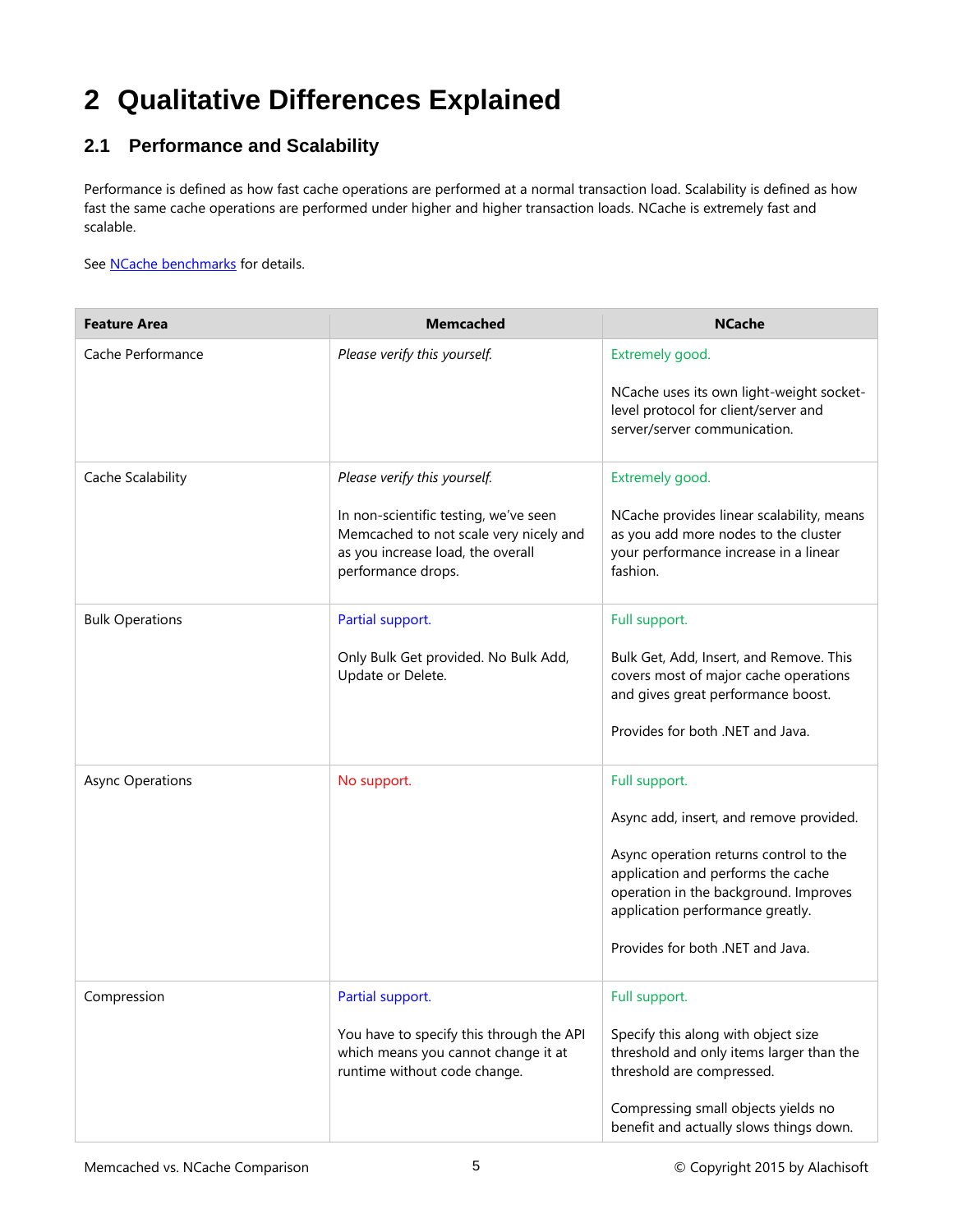| <b>Feature Area</b>               | <b>Memcached</b> | <b>NCache</b>                                                                                                                                                                                                                                                                             |
|-----------------------------------|------------------|-------------------------------------------------------------------------------------------------------------------------------------------------------------------------------------------------------------------------------------------------------------------------------------------|
|                                   |                  | And, you can change this config at<br>runtime through "Hot Apply".                                                                                                                                                                                                                        |
|                                   |                  | Can keep both compressed and<br>uncompressed objects in the same cache.                                                                                                                                                                                                                   |
| <b>Fast Compact Serialization</b> | No support.      | Full support.                                                                                                                                                                                                                                                                             |
|                                   |                  | NCache lets you register your classes<br>with the cache through a GUI tool<br>(NCache Manager).                                                                                                                                                                                           |
|                                   |                  | Then, NCache generates serialization<br>code and compiles it in-memory when<br>your application connects to the cache.<br>This code is then used to serialize objects<br>and it is almost 10 times faster than<br>regular .NET and Java serialization<br>(especially for larger objects). |
|                                   |                  | Provides for both .NET and Java.                                                                                                                                                                                                                                                          |
| Indexes                           | No support.      | Full support.                                                                                                                                                                                                                                                                             |
|                                   |                  | You can use NCache Manager (GUI tool)<br>to create indexes on any attributes of<br>.NET or Java objects.                                                                                                                                                                                  |
|                                   |                  | NCache also creates indexes<br>automatically on Tags, Named Tags,<br>Groups, and Subgroups. Expiration and<br>eviction policies also use indexes.                                                                                                                                         |
|                                   |                  | NCache generates data extraction code<br>at connection time, compiles it in-<br>memory, and uses it for all data<br>extraction instead of .NET and Java<br>Reflection. This is much faster.                                                                                               |
| Multiple NICs                     | No support.      | Full support.                                                                                                                                                                                                                                                                             |
|                                   |                  | You can assign two NICs to a cache<br>server. One can be used for clients to talk<br>to the cache server and second for<br>multiple cache servers in the cluster to<br>talk to each other. Improves your data<br>bandwidth scalability greatly.                                           |
|                                   |                  | You can also assign a specific NIC for a<br>cache client to use for talking to the<br>cache server.                                                                                                                                                                                       |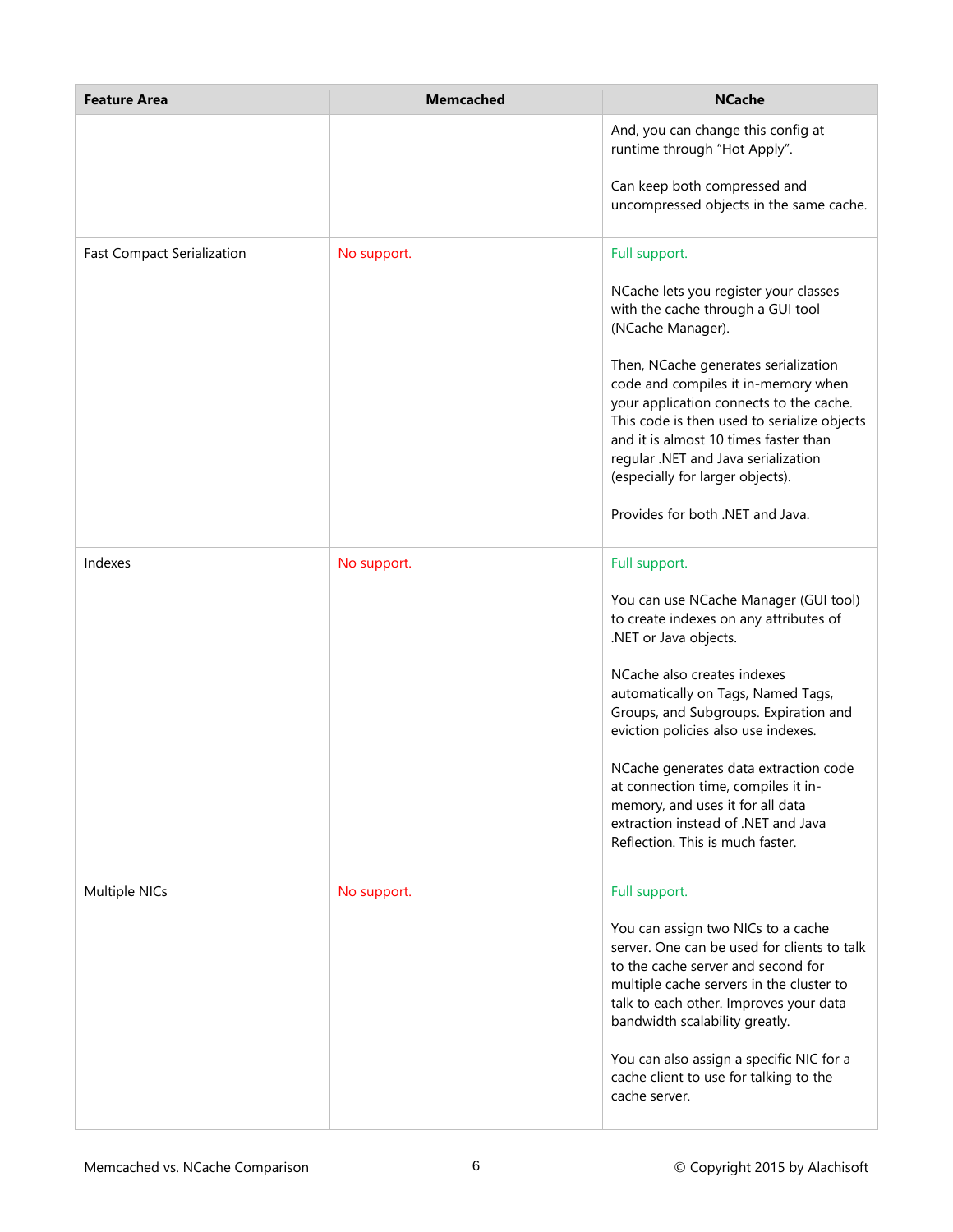# <span id="page-8-0"></span>**2.2 Cache Elasticity (High Availability)**

Cache elasticity means how flexible the cache is at runtime. Are you able to perform the following operations at runtime without any down time for the cache or your application?

- 1. Add or remove cache servers at runtime without stopping the cache.
- 2. Make cache config changes without stopping the cache
- 3. Add or remove web/application servers without stopping the cache
- 4. Have failover support in case any server goes down (meaning are cache clients are able to continue working seamlessly).

This is an area where Memcached is really weak. In fact, it doesn't provide any support for any of these things. But, NCache is known for its strength in this area. NCache provides a self-healing dynamic cache clustering that makes NCache highly elastic. Read more about it at **dynamic clustering**.

| <b>Feature Area</b>        | <b>Memcached</b>                                                                                                                                   | <b>NCache</b>                                                                                                                                                                               |
|----------------------------|----------------------------------------------------------------------------------------------------------------------------------------------------|---------------------------------------------------------------------------------------------------------------------------------------------------------------------------------------------|
| Dynamic Cache Cluster      | No support.                                                                                                                                        | Full support.                                                                                                                                                                               |
|                            | In fact, Memcached has no cluster at all.<br>Each cache server is stand-alone and<br>cannot be added or removed at runtime<br>to your application. | NCache is highly dynamic and lets you<br>add or remove cache servers at runtime<br>without any interruption to the cache or<br>your application                                             |
|                            |                                                                                                                                                    | Data is automatically rebalanced (called<br>state transfer) at runtime without any<br>interruption or performance degradation.                                                              |
|                            |                                                                                                                                                    | NCache clients keep on communicating<br>with cache servers, independent of state<br>of server. Clusters ensure execution of<br>client operations even when data<br>balancing is in process. |
| Peer to peer architecture  | No support.                                                                                                                                        | Full support.                                                                                                                                                                               |
|                            | No cluster at all.                                                                                                                                 | This means that even for in-memory<br>cache, there is no "master" or "slave"<br>nodes in the cluster. There is a "primary<br>coordinator" node that is the senior most<br>node.             |
|                            |                                                                                                                                                    | And, if it goes down, the next senior most<br>node automatically becomes the primary<br>coordinator.                                                                                        |
| <b>Connection Failover</b> | No support.                                                                                                                                        | Full support.                                                                                                                                                                               |
|                            | No support. If any cache server goes<br>down, your entire cache is down and this<br>could mean that your application also<br>stops working.        | When a cache server goes down, the<br>NCache clients automatically continue<br>working with other servers in the cluster<br>and no interruption is caused.                                  |
|                            |                                                                                                                                                    | Data of failed node is automatically                                                                                                                                                        |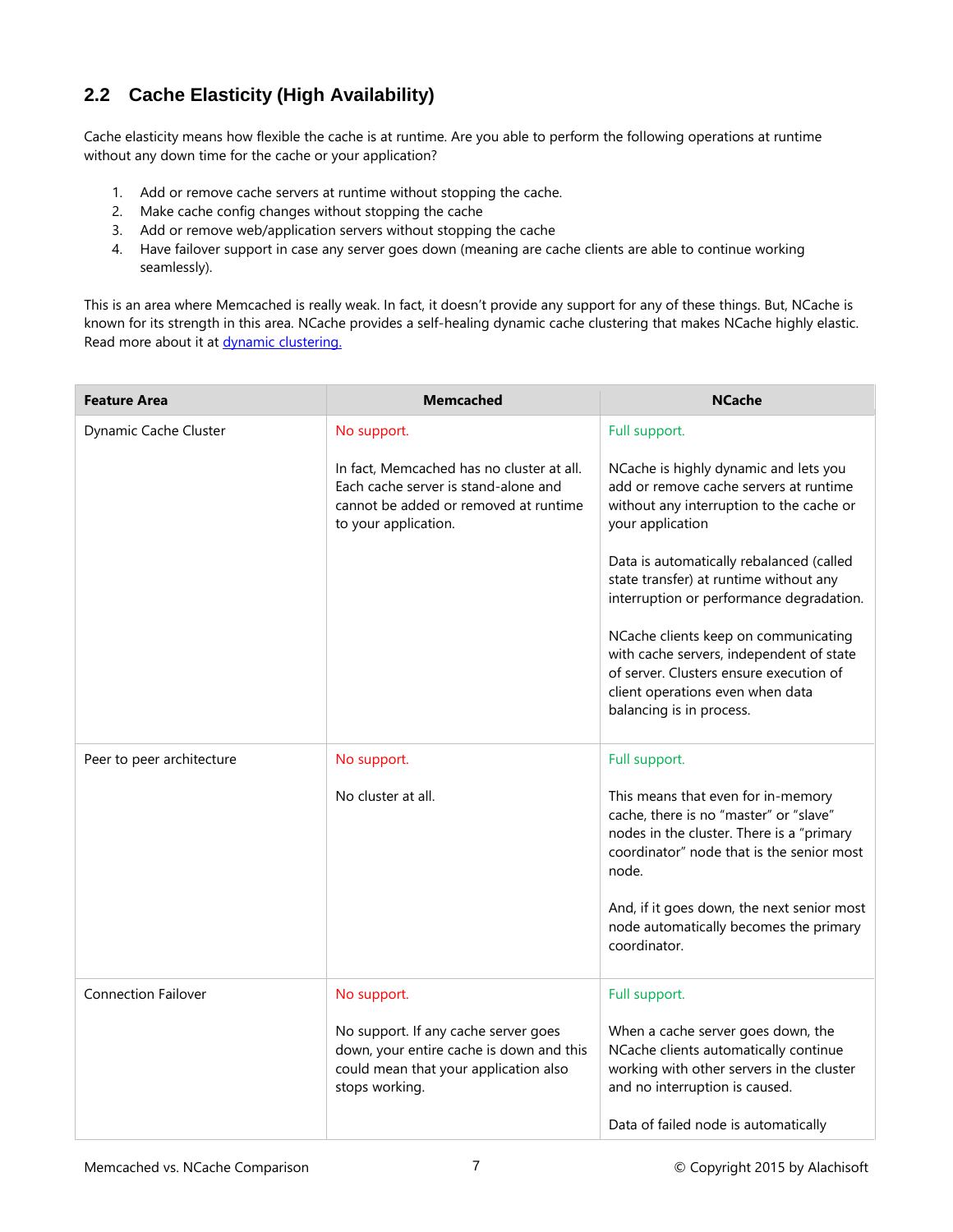| <b>Feature Area</b>            | <b>Memcached</b>                                                                                                   | <b>NCache</b>                                                                                                                                                                                                                                          |
|--------------------------------|--------------------------------------------------------------------------------------------------------------------|--------------------------------------------------------------------------------------------------------------------------------------------------------------------------------------------------------------------------------------------------------|
|                                |                                                                                                                    | redistributed between remaining servers<br>in cluster (If cluster topology has replicas<br>of servers)                                                                                                                                                 |
|                                |                                                                                                                    | Cluster auto-manages itself by<br>rebalancing its data, assigning replicas<br>and even redistributed data is replicated<br>to new assigned node's replica<br>automatically, all at runtime without<br>causing any interruption.                        |
| <b>Dynamic Configuration</b>   | No support.                                                                                                        | Full support.                                                                                                                                                                                                                                          |
|                                | All configurations must be defined<br>before cache starts or the cache is<br>restarted for changes to take effect. | 'Hot Apply' feature is provided to change<br>cluster configuration at runtime, without<br>any need of restarting the server/cluster.<br>Reconfigurable options include most of<br>cluster configurations including cache<br>size, eviction ratio, etc. |
| <b>Multiple Clusters</b>       | No support.                                                                                                        | Full support.                                                                                                                                                                                                                                          |
|                                |                                                                                                                    | NCache allows you to create multiple<br>cache clusters of different configuration<br>and sizes on same set of cache servers.                                                                                                                           |
| Named Caches                   | No support.                                                                                                        | Full support.                                                                                                                                                                                                                                          |
|                                |                                                                                                                    | NCache allows you to create multiple<br>named caches on the same set of cache<br>servers.                                                                                                                                                              |
| <b>Communication Protocol</b>  | <b>TCP</b>                                                                                                         | <b>Binary TCP</b><br>REST API (coming soon)<br>Memcached Protocol Server                                                                                                                                                                               |
| <b>Cluster Specific Events</b> | No support.                                                                                                        | Full support.<br>NCache provides .NET and Java events<br>about changes in the cluster like:<br>MemberJoined, MemberLeft,<br>CacheStopped, etc.                                                                                                         |

# <span id="page-9-0"></span>**2.3 Cache Topologies**

Cache Topologies determine data storage and client connection strategy. There are different topologies for different type of uses.

Read more details at **NCache caching topologies**.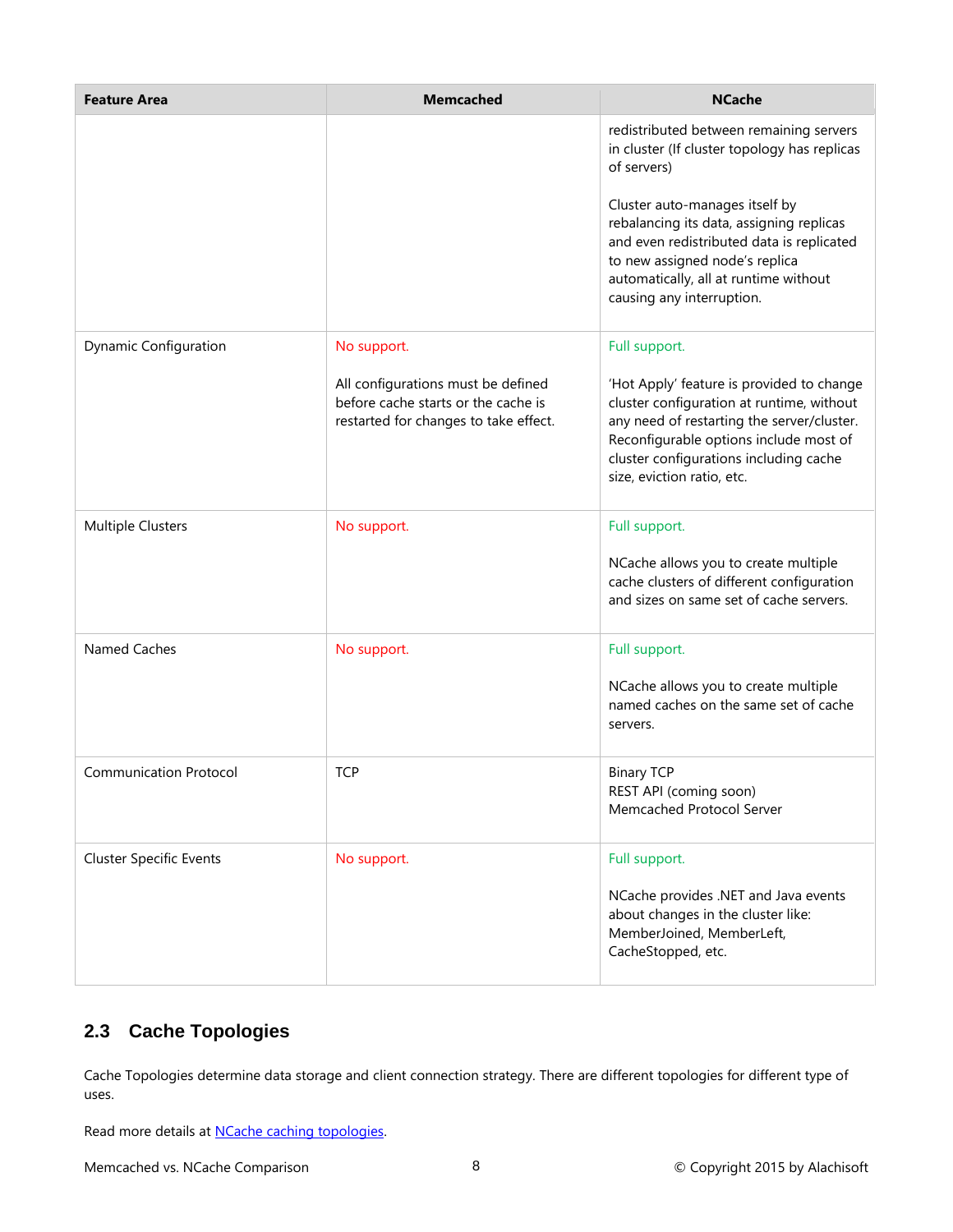| <b>Feature Area</b>       | <b>Memcached</b>                                                                                                                                                                                                                                                                                                                                                                             | <b>NCache</b>                                                                                                                                                                                                                                                                                                                               |
|---------------------------|----------------------------------------------------------------------------------------------------------------------------------------------------------------------------------------------------------------------------------------------------------------------------------------------------------------------------------------------------------------------------------------------|---------------------------------------------------------------------------------------------------------------------------------------------------------------------------------------------------------------------------------------------------------------------------------------------------------------------------------------------|
| .NET Clients              | Supported.                                                                                                                                                                                                                                                                                                                                                                                   | Full support.<br>.NET clients are fully supported through a<br>socket-level binary protocol.                                                                                                                                                                                                                                                |
| Java Clients              | Supported.                                                                                                                                                                                                                                                                                                                                                                                   | Full support.<br>Java clients are fully supported just like<br>.NET clients. Java clients use the same<br>socket-level binary protocol as .NET<br>clients to connect to the cache cluster.                                                                                                                                                  |
| Local Cache               | Partial support.<br>OutProc only. You can run Memcached<br>server on your web/application server<br>and use it as an out-of-process local<br>cache.<br>But, keep in mind that Memcached<br>officially supports Unix and not<br>Windows. Windows port is done by<br>independent third party and not blessed<br>officially. This may be an issue for .NET<br>applications that run on Windows. | Full support.<br>Both InProc and OutProc.<br>You can use NCache as InProc or<br>OutProc local cache. InProc is much<br>faster but your memory consumption is<br>higher if you have multiple application<br>processes.<br>OutProc is slightly slower but saves you<br>memory consumption because there is<br>only one cache copy per server. |
| Client Cache (Near Cache) | No support.                                                                                                                                                                                                                                                                                                                                                                                  | Full support.<br>Client Cache is simply a local<br>InProc/OutProc cache on client machine<br>but one that stays connected and<br>synchronized with the distributed cache<br>cluster.<br>This way, the application really benefits<br>from this "closeness" without<br>compromising on data integrity.                                       |
| <b>Mirrored Cache</b>     | No support.                                                                                                                                                                                                                                                                                                                                                                                  | Full support.<br>Mirrored Cache is a 2-node active-<br>passive cache and data mirroring is done<br>asynchronously.                                                                                                                                                                                                                          |
| <b>Replicated Cache</b>   | No support.                                                                                                                                                                                                                                                                                                                                                                                  | Full support.<br>Replicated Cache is active-active cache<br>where the entire cache is copied to each<br>cache server. Reads are super-fast and                                                                                                                                                                                              |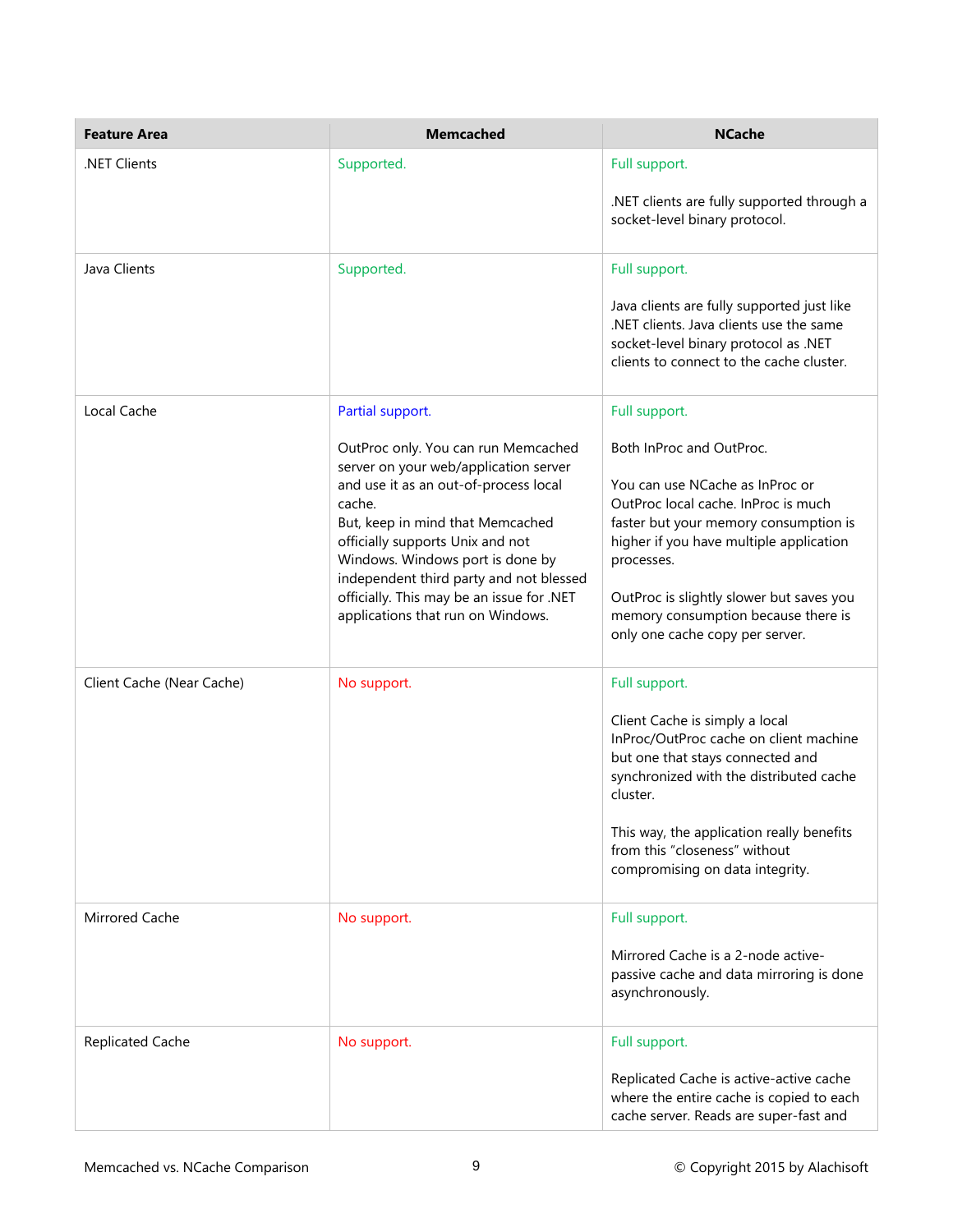| <b>Feature Area</b>       | <b>Memcached</b>                                                                                                                                                                                                                                                                                                                              | <b>NCache</b>                                                                                                                                                                                                                                                                                                                        |
|---------------------------|-----------------------------------------------------------------------------------------------------------------------------------------------------------------------------------------------------------------------------------------------------------------------------------------------------------------------------------------------|--------------------------------------------------------------------------------------------------------------------------------------------------------------------------------------------------------------------------------------------------------------------------------------------------------------------------------------|
|                           |                                                                                                                                                                                                                                                                                                                                               | writes are done as atomic operations<br>within the cache cluster.                                                                                                                                                                                                                                                                    |
| <b>Partitioned Cache</b>  | Partial support.<br>Limited support of static partitioning by<br>Memcached. All partitioning is done<br>inside clients' application code and is<br>static. This means you cannot add or<br>remove cache servers at runtime. If any<br>cache server goes down, all its data is<br>lost and the application most likely has<br>to stop as well. | Full support.<br>You can create a dynamic Partitioned<br>Cache. All partitions are created and<br>clients are made aware all at runtime.<br>This allows you to add or remove cache<br>servers without any interruption.                                                                                                              |
| Partitioned-Replica Cache | No support.                                                                                                                                                                                                                                                                                                                                   | Full support.<br>Same as Partitioned Cache and is fully<br>dynamic except there is also a "replica"<br>for each partition kept at another cache<br>server for reliability.<br>Replica is created and data rebalanced<br>automatically at runtime.<br>Replication can be configured at cache<br>level as synchronous or asynchronous. |

# <span id="page-11-0"></span>**2.4 WAN Replication**

WAN replication is an important feature for many customers whose applications are deployed in multiple data centers either for disaster recovery purpose or for load balancing of regional traffic.

The idea behind WAN replication is that it must not slow down the cache in each geographical location due to the high latency of WAN. NCache provides Bridge Topology to handle all of this. Read more about it at [WAN replication.](http://www.alachisoft.com/ncache/bridge-topology.html)

| <b>Feature Area</b>      | <b>Memcached</b> | <b>NCache</b>                                                                                                                                                            |
|--------------------------|------------------|--------------------------------------------------------------------------------------------------------------------------------------------------------------------------|
| One Active - One Passive | No support.      | Full support.                                                                                                                                                            |
|                          |                  | <b>Bridge Topology Active-Passive</b>                                                                                                                                    |
|                          |                  | You can create a Bridge between the<br>active and passive sites. The active site<br>submits all updates to the Bridge which<br>then replicates them to the passive site. |
| One Active – One Passive | No support.      | Full support.                                                                                                                                                            |
|                          |                  | <b>Bridge Topology Active-Active</b>                                                                                                                                     |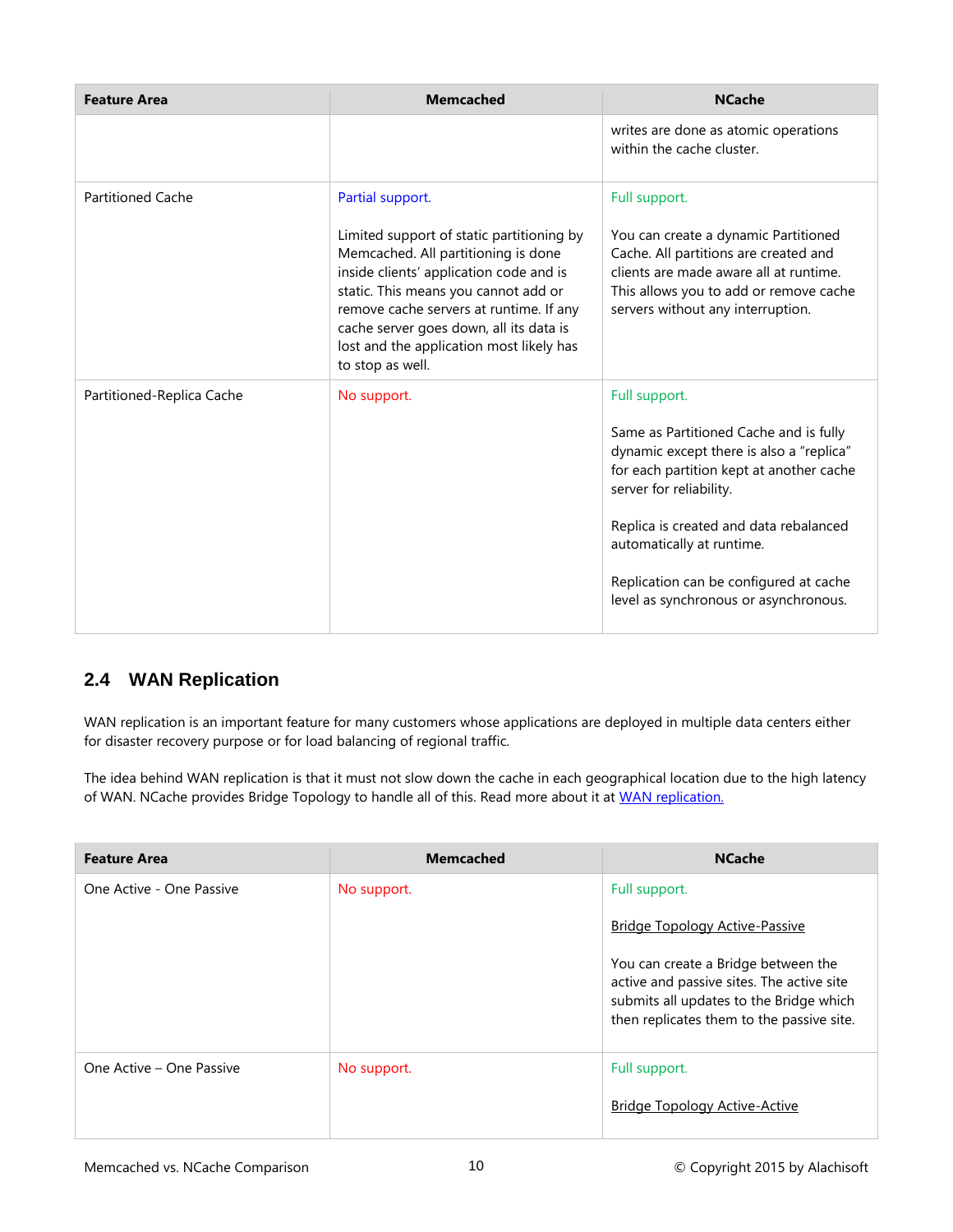| <b>Feature Area</b>           | <b>Memcached</b> | <b>NCache</b>                                                                                                                                                                                                                                                                        |
|-------------------------------|------------------|--------------------------------------------------------------------------------------------------------------------------------------------------------------------------------------------------------------------------------------------------------------------------------------|
|                               |                  | You can create a Bridge between two<br>active sites. Both submit their updates to<br>the Bridge which handles conflicts on last<br>update wins rule or a custom conflict<br>resolution handler provided by you.<br>Then, the Bridge ensures that both sites<br>have the same update. |
| One Active - Multiple Passive | No support.      | No support (but coming soon).                                                                                                                                                                                                                                                        |
| 3 or More Active              | No support.      | No support (but coming soon).                                                                                                                                                                                                                                                        |
| <b>Conflict Resolution</b>    | No support.      | Full support.<br>By default, "last update wins" algorithm is<br>used to resolve conflicts. But, you can<br>specify a "custom conflict resolution<br>handler" that is called to resolve conflict<br>by comparison content of both objects.                                            |
| De-duplication                | No support.      | Full support.<br>NCache Bridge optimizes replication<br>queue by de-duplicating items. If the<br>same key is updated multiple times, it<br>only replicates the most recent update.                                                                                                   |
| Data Security                 | No support.      | Full support.<br>Uses VPN between data centers for<br>security. Additionally, can also encrypt<br>data with 3DES and AES algorithms<br>before transportation.                                                                                                                        |

# <span id="page-12-0"></span>**2.5 Cache Administration**

Cache administration is a very important aspect of any distributed cache. A good cache should provide the following:

- 1. GUI based and command line tools for cache administration including cache creation and editing/updates.
- 2. GUI based tools for monitor the cache activities at runtime.
- 3. Cache statistics based on PerfMon (since for Windows PerfMon is the standard)

NCache provides powerful support in all these areas. Read more about it at [cache administration and monitoring.](http://www.alachisoft.com/ncache/admin-monitor-tools.html)

| <b>Feature Area</b>  | <b>Memcached</b>                    | <b>NCache</b>                         |
|----------------------|-------------------------------------|---------------------------------------|
| Cache Admin GUI Tool | No support.                         | Full support (advanced).              |
|                      | No GUI tool provided with Memcached | NCache Manager is a powerful GUI tool |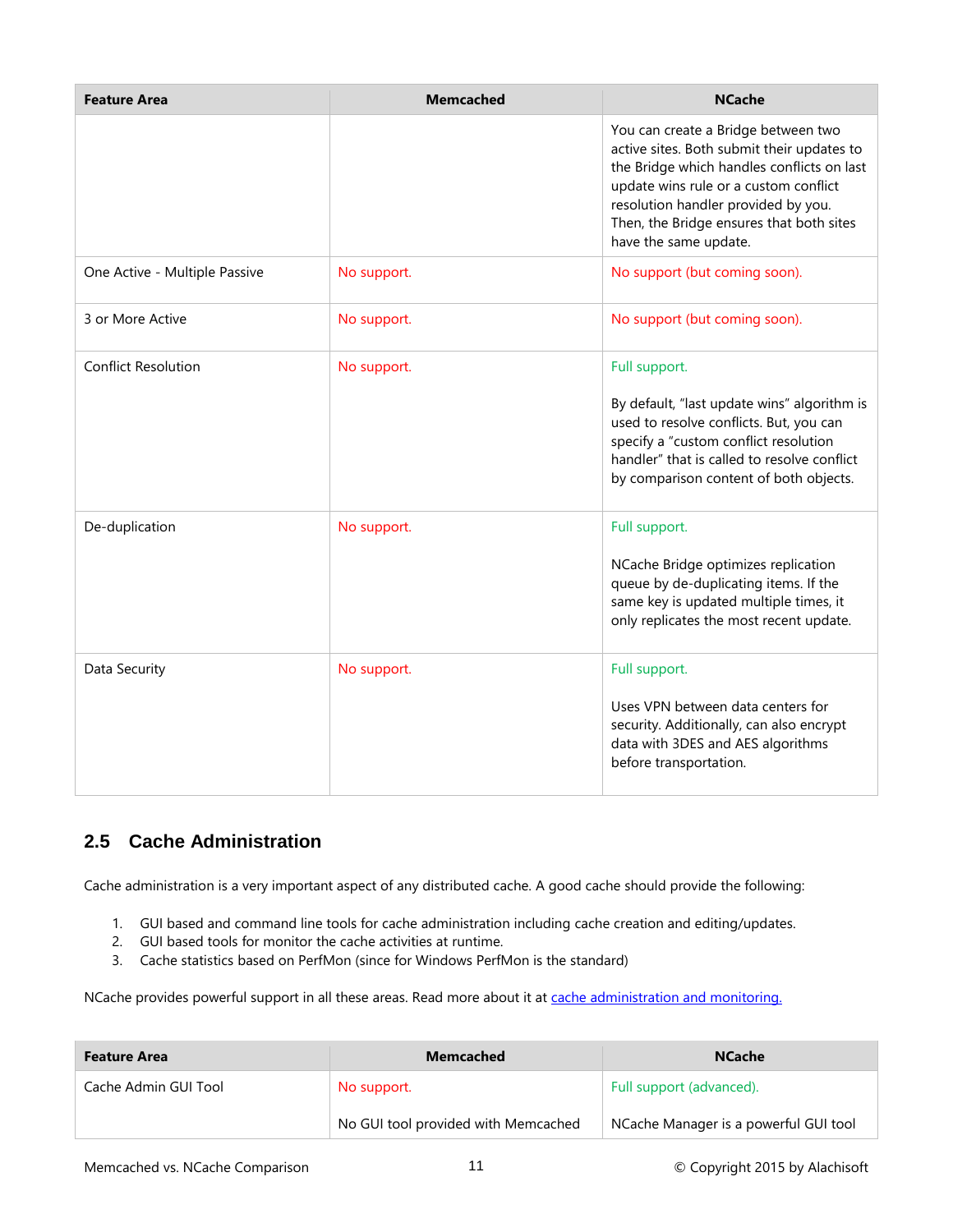| <b>Feature Area</b>             | <b>Memcached</b>                                                                                                                                                                                                                                               | <b>NCache</b>                                                                                                                                                                                                                                                                                                                                                              |
|---------------------------------|----------------------------------------------------------------------------------------------------------------------------------------------------------------------------------------------------------------------------------------------------------------|----------------------------------------------------------------------------------------------------------------------------------------------------------------------------------------------------------------------------------------------------------------------------------------------------------------------------------------------------------------------------|
|                                 | to configure and administer the cache.<br>Various third party tools are available but<br>we couldn't find any that would allow<br>cache administration (e.g. create/edit<br>cache, start/stop cache, etc.)                                                     | for NCache. It gives you an explorer view<br>and lets you quickly administer the cache<br>including cache creation/editing and<br>many other functions.                                                                                                                                                                                                                    |
| Cache Monitoring GUI Tool       | Partial support.                                                                                                                                                                                                                                               | Full support (advanced).                                                                                                                                                                                                                                                                                                                                                   |
|                                 | Some GUI based stats are shown for<br>Memcached although not very elaborate.<br>Additionally, the stats are not shown in<br>PerfMon so they cannot be incorporated<br>into third-party tools and combined with<br>other non-Memcached stats for<br>comparison. | NCache Monitor is a powerful GUI tool<br>for NCache. Its lets you monitor NCache<br>cluster wide activity from a single<br>location. It also lets you monitor all of<br>NCache clients from a single location.<br>And, you can incorporate non-NCache<br>PerfMon counters in it for comparison<br>with NCache stats. This real-time<br>comparison is often very important. |
| <b>PerfMon Counters</b>         | No support.                                                                                                                                                                                                                                                    | Full support.                                                                                                                                                                                                                                                                                                                                                              |
|                                 |                                                                                                                                                                                                                                                                | NCache provides a rich set of PerfMon<br>counters that can be seen from NCache<br>Manager, NCache Monitor, or any third<br>party tool that supports PerfMon<br>monitoring.                                                                                                                                                                                                 |
| <b>JMX</b>                      | No support.                                                                                                                                                                                                                                                    | Full support.                                                                                                                                                                                                                                                                                                                                                              |
|                                 |                                                                                                                                                                                                                                                                | NCache provides a rich set of JMX<br>counters for its Java clients that can be<br>seen from any third party tool that<br>supports JMX monitoring.                                                                                                                                                                                                                          |
| <b>Command Line Admin Tools</b> | Partial support.                                                                                                                                                                                                                                               | Full support.                                                                                                                                                                                                                                                                                                                                                              |
|                                 | Some basic tools are provided to<br>start/stop the cache. But, nothing<br>elaborate.                                                                                                                                                                           | NCache provides a rich set of command<br>line tools/utilities. You can create a cache,<br>add remote clients to it, add server nodes<br>to it, start/stop the cache, and much<br>more.                                                                                                                                                                                     |
| Admin and Monitoring API        | No support.                                                                                                                                                                                                                                                    | Full support.                                                                                                                                                                                                                                                                                                                                                              |
|                                 |                                                                                                                                                                                                                                                                | NCache provides .NET and Java API to<br>manage and monitor the caches & client.<br>Using this API you can stop/start the<br>cache, get the statistics of the connected<br>clients or get the health info of the cache<br>cluster.                                                                                                                                          |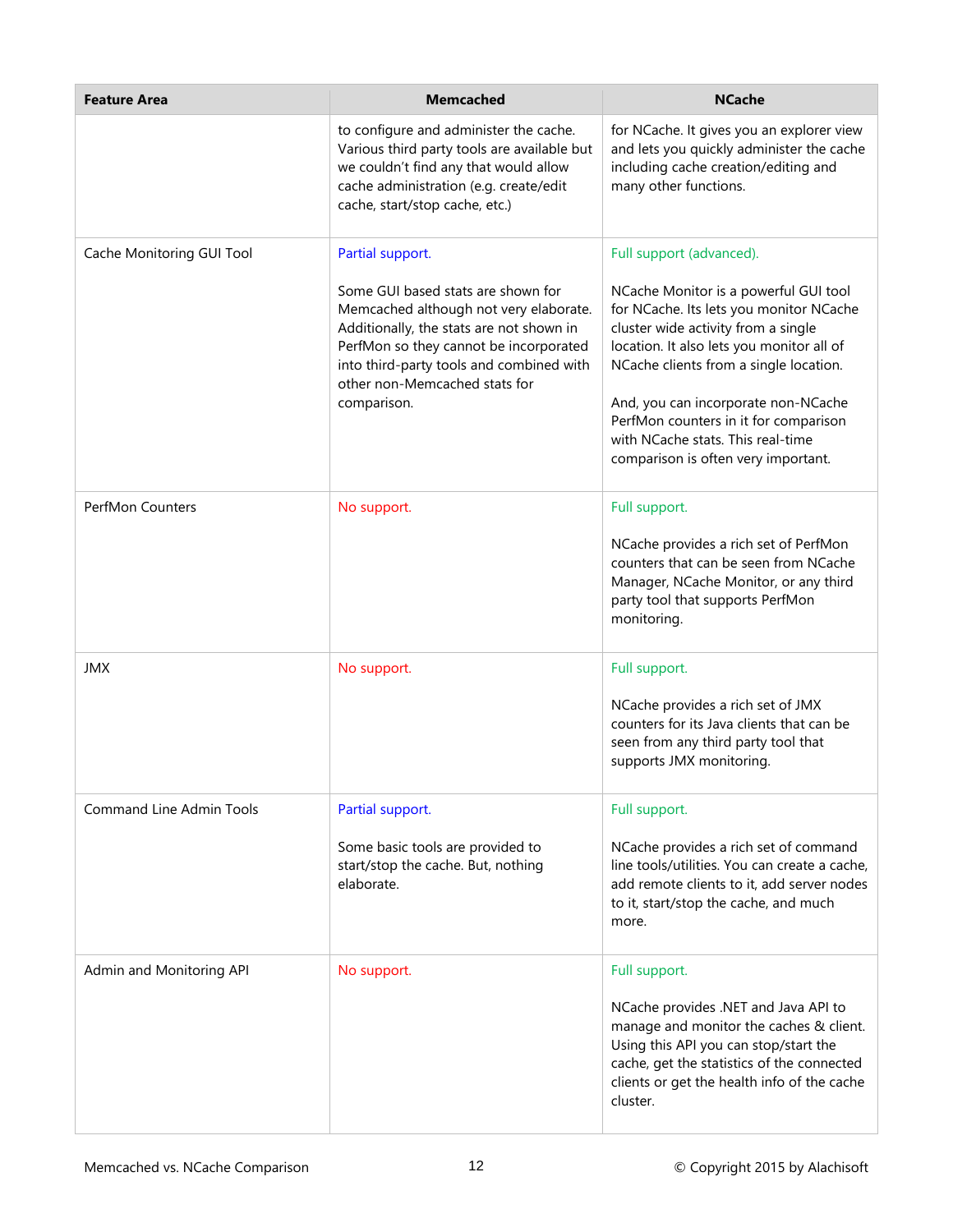| <b>Feature Area</b> | <b>Memcached</b> | <b>NCache</b>                                                     |
|---------------------|------------------|-------------------------------------------------------------------|
|                     |                  | This API also includes event notification<br>for cluster changes. |

# <span id="page-14-0"></span>**2.6 Security & Encryption**

Many applications deal with sensitive data or are mission critical and cannot allow the cache to be open to everybody. Therefore, a good distributed cache provides restricted access based on authentication and authorization to classify people in different groups of users. And, it should also allow data to be encrypted inside the client application process before it travels to the distributed cache.

NCache provides strong support in all of these areas. See [security and encryption features](http://www.alachisoft.com/ncache/security-encryption-features.html) for details.

| <b>Feature Area</b>                  | <b>Memcached</b> | <b>NCache</b>                                                                                                                                                                                                                                                                                                                                                                                                           |
|--------------------------------------|------------------|-------------------------------------------------------------------------------------------------------------------------------------------------------------------------------------------------------------------------------------------------------------------------------------------------------------------------------------------------------------------------------------------------------------------------|
| Active Directory/LDAP Authentication | No support.      | Full support.<br>You can authenticate users against Active<br>Directory or LDAP. If security is enabled,<br>nobody can use the cache without<br>authentication and authorization.                                                                                                                                                                                                                                       |
| Authorization                        | No support.      | Full support.<br>You can authorize users to as either<br>"users" or "admins". Users can only<br>access the cache for read-write<br>operations while "admins" can administer<br>the cache.                                                                                                                                                                                                                               |
| Data Encryption                      | No support.      | Full support (3DES, 256AES, )<br>You can enable encryption and NCache<br>automatically encrypts all items inside<br>the client process before sending them<br>to the cache.<br>And, this data is kept encrypted while in<br>the cache. And decryption also happens<br>automatically and transparently inside<br>the client process.<br>Currently, 3DES and 256AES encryptions<br>are provided and more are being added. |
| Secure Communication                 | No support.      | Full support.<br>Through VPN. SSL/TLS is usually needed<br>for end-user applications whereas<br>NCache security is between app servers                                                                                                                                                                                                                                                                                  |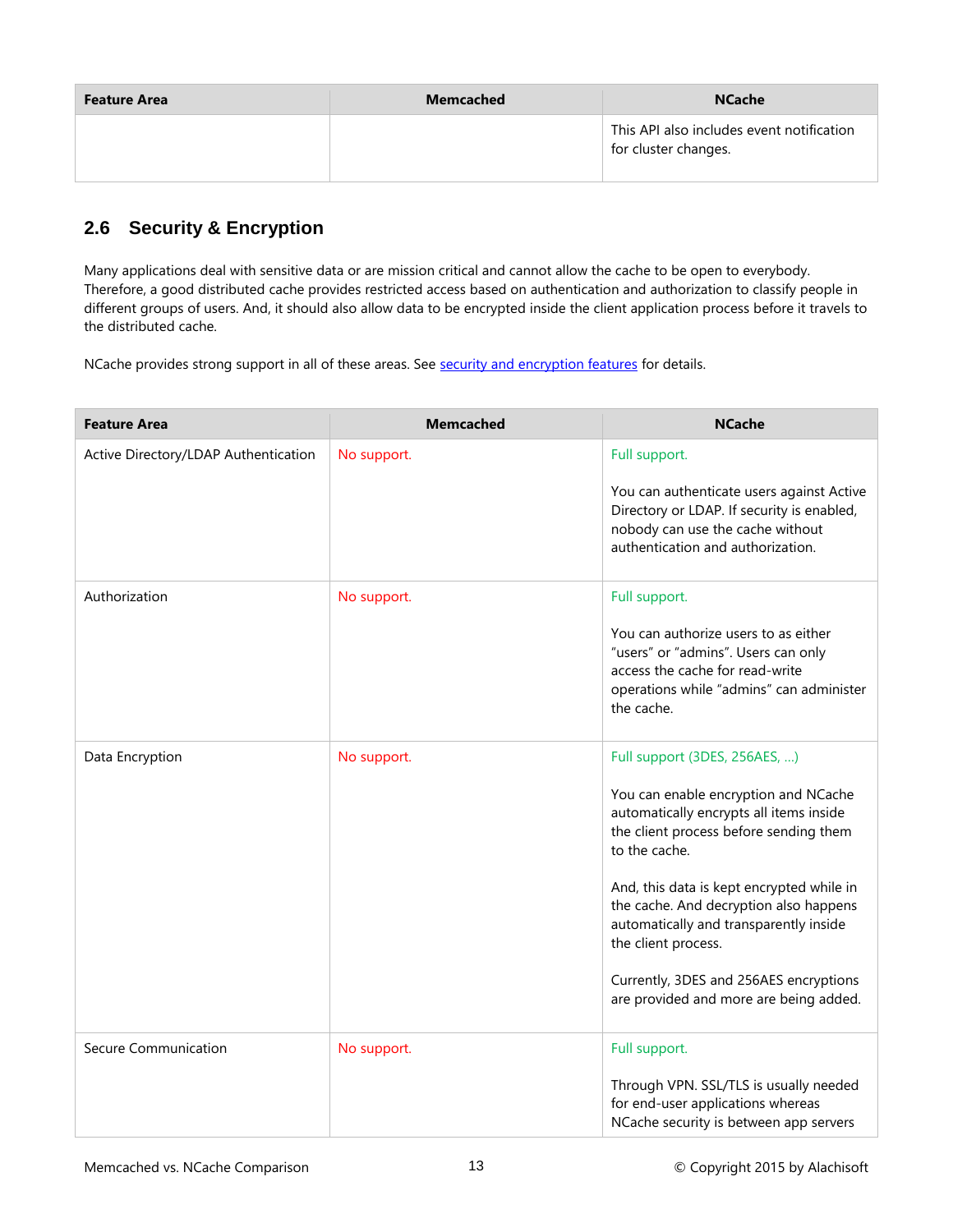| <b>Feature Area</b> | <b>Memcached</b> | <b>NCache</b>                                                                                                                |
|---------------------|------------------|------------------------------------------------------------------------------------------------------------------------------|
|                     |                  | and the caching tier or between multiple<br>data centers. And, here VPN is the most<br>suitable way to secure the transport. |
|                     |                  | NCache also encrypts data (as mentioned<br>above) that adds to this in case you don't<br>want to use VPN.                    |

# <span id="page-15-0"></span>**2.7 Object Caching Features**

These are the most basic operations without which a distributed cache becomes almost unusable. These by no means cover all the operations a good distributed cache should have.

| <b>Feature Area</b>                              | <b>Memcached</b>                                                                                                                                                         | <b>NCache</b>                                                                                                                                                                                                                                                                                                                                                                                                                 |
|--------------------------------------------------|--------------------------------------------------------------------------------------------------------------------------------------------------------------------------|-------------------------------------------------------------------------------------------------------------------------------------------------------------------------------------------------------------------------------------------------------------------------------------------------------------------------------------------------------------------------------------------------------------------------------|
| Get, Add, Insert, Remove, Exists, Clear<br>Cache | Supported.<br>Memcached provides the basic cache<br>operations such as Add, Get, Put,<br>Remove.                                                                         | Full support.<br>NCache provides more variations of<br>these operations and therefore more<br>control to the user.                                                                                                                                                                                                                                                                                                            |
| Expirations                                      | Partial support.<br>Only absolute expiration provided. You<br>can specify a date-time and Memcached<br>expires item at that time.<br>No sliding expiration is available. | Full support.<br>Absolute and Sliding expirations<br>They are both provided by NCache.<br>Absolute expiration is good for data that<br>is coming from the database and must<br>be expired after a known time because it<br>might become stale.<br>Sliding expiration means expire after a<br>period of inactivity and is good for<br>session and other temporary data that<br>must be removed once it is no longer<br>needed. |
| Lock & Unlock                                    | No support.                                                                                                                                                              | Full support.<br>NCache provides both of these. Lock is<br>used to exclusively lock a cached item so<br>nobody else can read or write it.<br>This item stays locked until either the<br>lock expires or it is unlocked. NCache<br>also has incorporated "lock/unlock"<br>features in "get" and "insert" calls.<br>"GetAndLock()" returns an item locked<br>and "InsertAndUnlock()" updates an                                 |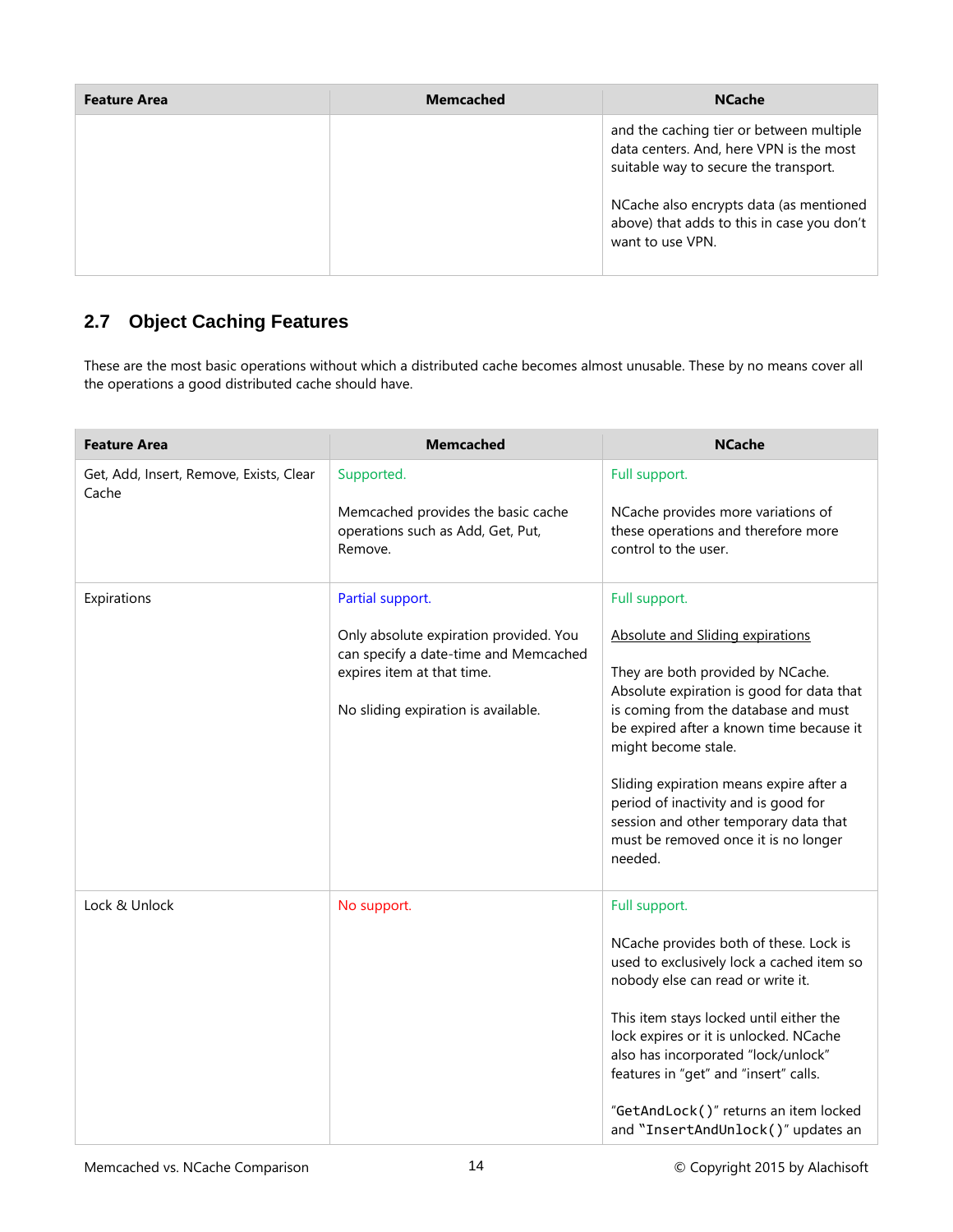| <b>Feature Area</b>      | <b>Memcached</b> | <b>NCache</b>                                                                                                                                                                                                                                   |
|--------------------------|------------------|-------------------------------------------------------------------------------------------------------------------------------------------------------------------------------------------------------------------------------------------------|
|                          |                  | item and also unlocks it in one call. This<br>speeds up the cache operations.                                                                                                                                                                   |
| Item Versioning          | No support.      | Full support.<br>This feature allows NCache clients to<br>ensure that only one client can update an<br>item and all future updates will fail unless<br>they first fetch the latest version and then<br>update.                                  |
| Multiple Object Versions | No support.      | Full support.<br>NCache allows two different versions of<br>the same object/class to be stored in the<br>cache by different apps. Each app<br>retrieves its own version and the cache<br>keeps a superset.                                      |
| <b>Streaming API</b>     | No support.      | Full support.<br>For large objects, NCache allows the<br>cache clients to fetch them in<br>"GetChunk()" manner and update them<br>in "AppendChunk()" manner. With this,<br>NCache clients can stream in or out large<br>objects from the cache. |

#### <span id="page-16-0"></span>**2.8 Managing Data Relationships**

Since most data being cached comes from relational databases, it has relationships among various data items. So, a good cache should allow you to specify these relationships in the cache and then keep the data integrity. It should allow you to handle one-to-one, one-to-many, and many-to-many data relationships in the cache automatically without burdening your application with this task.

See more at **managing data relationships.** 

| <b>Feature Area</b>  | <b>Memcached</b> | <b>NCache</b>                                                                                                                                                 |
|----------------------|------------------|---------------------------------------------------------------------------------------------------------------------------------------------------------------|
| Key Based Dependency | No support.      | Full support.                                                                                                                                                 |
|                      |                  | NCache provides full support for it. You<br>can specify one cached item A depends<br>on another cached item B which then<br>depends on a third cached item C. |
|                      |                  | Then, if C is ever updated or removed, B<br>is automatically removed from the cache<br>and that triggers the removal of A from                                |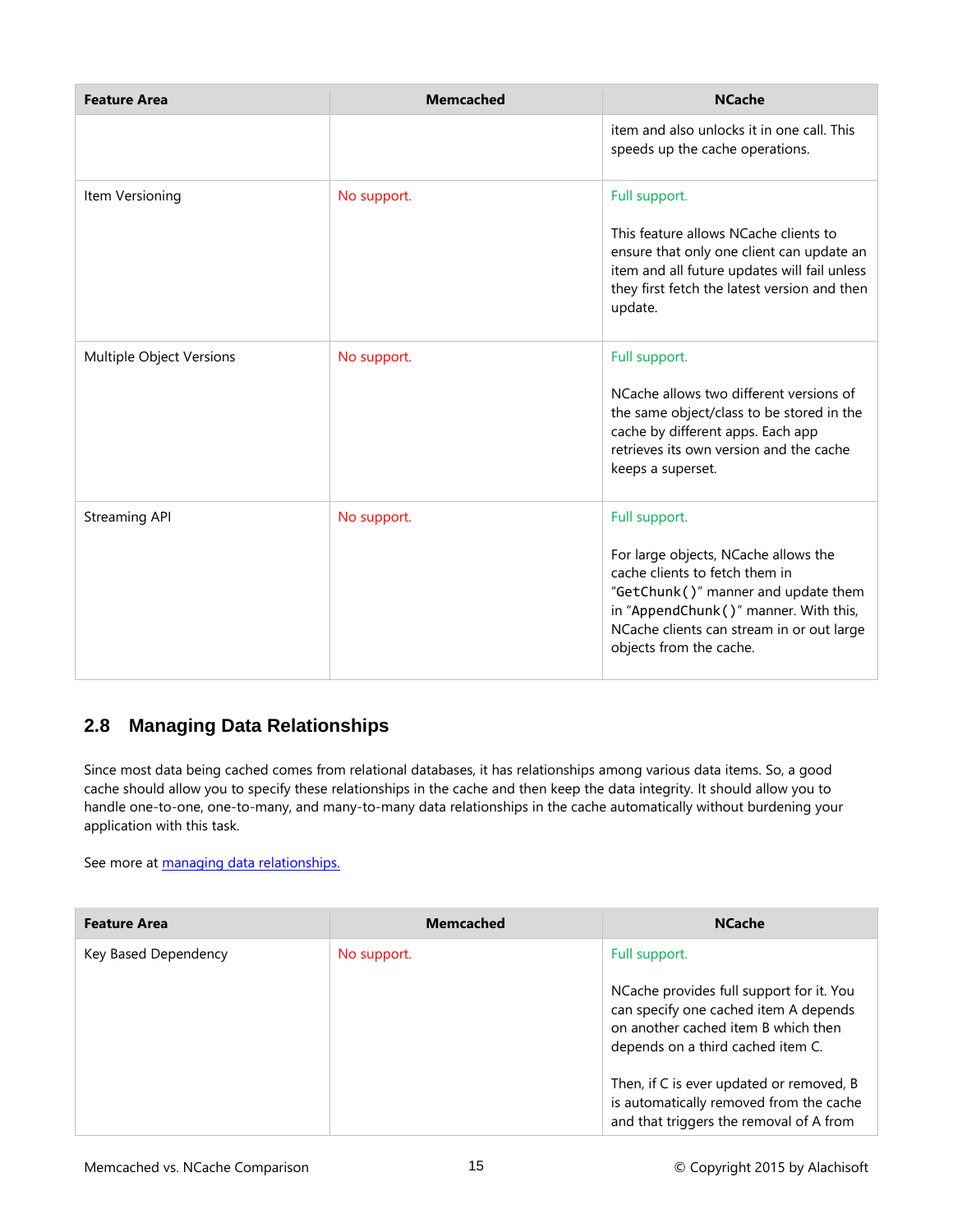| <b>Feature Area</b>        | <b>Memcached</b> | <b>NCache</b>                                                                                                                                                                                         |
|----------------------------|------------------|-------------------------------------------------------------------------------------------------------------------------------------------------------------------------------------------------------|
|                            |                  | the cache as well. And, all of this is done<br>automatically by the cache.                                                                                                                            |
|                            |                  | With this feature, you can keep track of<br>one-to-one, one-to-many, and many-to-<br>many relationships in the cache and<br>invalidate cached items if their related<br>items are updated or removed. |
| Multi-Cache Key Dependency | No support.      | Full support.<br>This is an extension of Key Based<br>Dependency except it allows you to<br>create this dependency across multiple<br>caches.                                                         |

#### <span id="page-17-0"></span>**2.9 Synchronization with Data Sources**

Database synchronization is a very important feature for any good distributed cache. Since most data being cached is coming from a relational database, there are always situations where other applications or users might change the data and cause the cached data to become stale.

To handle these situations, a good distributed cache should allow you to specify dependencies between cached items and data in the database. Then, whenever that data in the database changes, the cache becomes aware of it and either invalidates its data or reloads a new copy.

Additionally, a good distributed cache should allow you to synchronize the cache with non-relational data sources since real life is full of those situations as well.

NCache provides a very powerful database synchronization feature. Read more about it at [database synchronization.](http://www.alachisoft.com/ncache/database-synchronization.html)

| <b>Feature Area</b>        | <b>Memcached</b> | <b>NCache</b>                                                                                                                                                                                                                                                                                                     |
|----------------------------|------------------|-------------------------------------------------------------------------------------------------------------------------------------------------------------------------------------------------------------------------------------------------------------------------------------------------------------------|
| SqlDependency (SQL Server) | No support.      | Full support.                                                                                                                                                                                                                                                                                                     |
|                            |                  | NCache provides SqlDependency support<br>for SQL Server. You can associate a<br>cached item with a SQL statement based<br>dataset in SQL Server. Then whenever<br>that dataset changes (addition, updates,<br>or removal), SQL Server sends a .NET<br>event to NCache and NCache invalidates<br>this cached item. |
|                            |                  | This feature allows you to synchronize<br>the cache with SQL Server database. If<br>you have a situation where some<br>applications or users are directly<br>updating data in the database, you can<br>enable this feature to ensure that the                                                                     |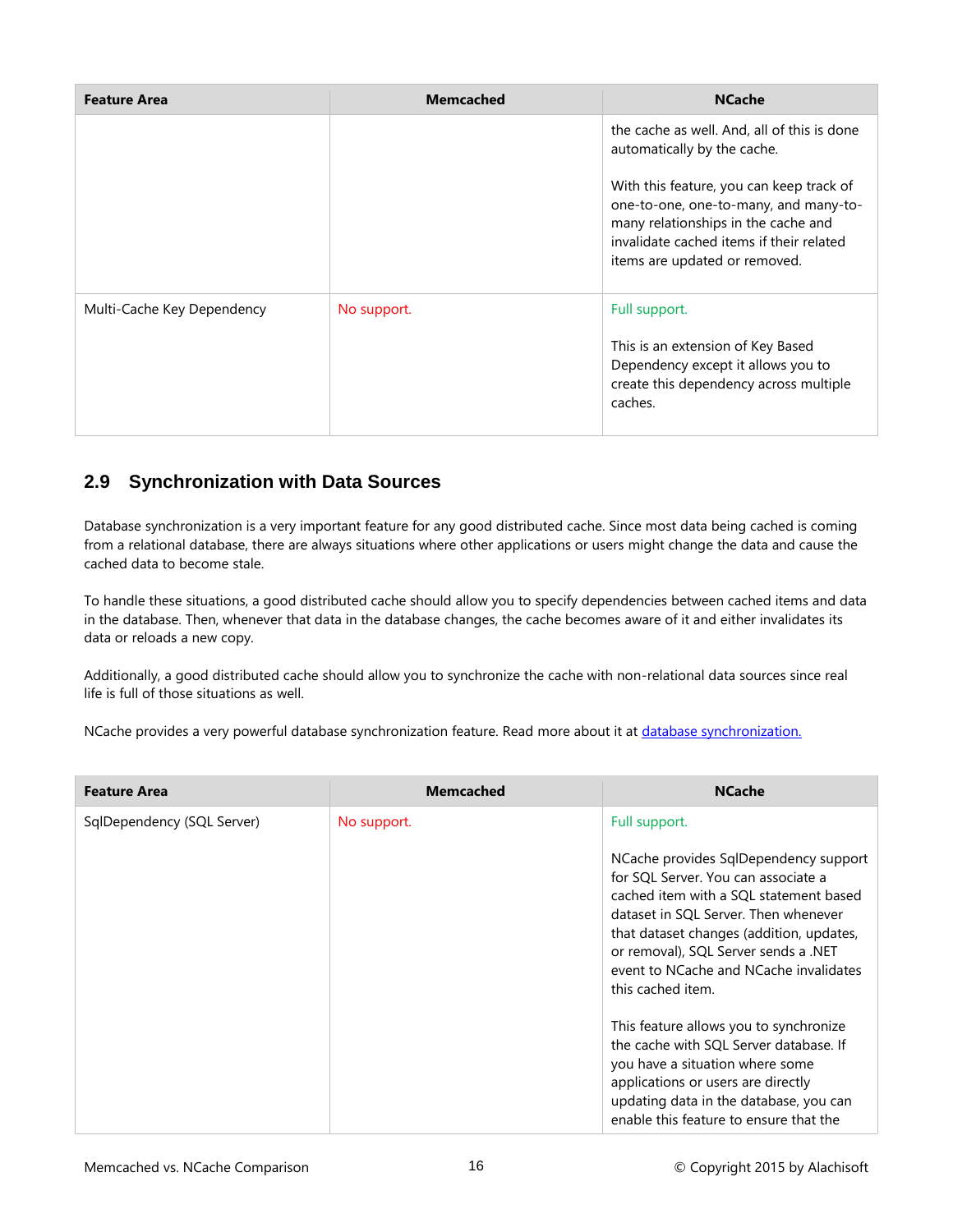| <b>Feature Area</b>       | <b>Memcached</b> | <b>NCache</b>                                                                                                                                                                                                                                                                                                                                                                                                         |
|---------------------------|------------------|-----------------------------------------------------------------------------------------------------------------------------------------------------------------------------------------------------------------------------------------------------------------------------------------------------------------------------------------------------------------------------------------------------------------------|
|                           |                  | cache stays fresh.                                                                                                                                                                                                                                                                                                                                                                                                    |
| OracleDependency (Oracle) | No support.      | Full support.<br>NCache provides OracleDependency<br>support for Oracle. It works just like<br>SqlDependency but for Oracle. Whenever<br>data changes in the database, Oracle<br>notifies NCache through Oracle event<br>notification.<br>Just like SqlDependency, this feature<br>allows you to synchronize the cache with<br>Oracle database.                                                                       |
| DbDependency              | No support.      | Full support.<br>NCache provides support for you to<br>synchronize the cache with any OLEDB<br>database. This synchronization is based<br>on polling and although it is not as real-<br>time as event based synchronization.<br>But it is much more efficient because in<br>one poll, NCache can synchronize<br>thousands of cached items instead of<br>receiving thousands of individual events<br>in SqlDependency. |
| File Based Dependency     | No support.      | Full support.<br>NCache allows you to specify a<br>dependency on an external file. Then<br>NCache monitors this file for any updates<br>and when that happens, NCache<br>invalidates the corresponding cached<br>item.<br>This allows you to keep the cached item<br>synchronized with a non-relational data<br>source.                                                                                               |
| <b>Custom Dependency</b>  | No support.      | Full support.<br>NCache allows you to implement a<br>custom dependency and register your<br>code with the cache cluster. Then,<br>NCache calls your code to monitor some<br>custom data source for any changes.<br>When changes happen, you fire a<br>dependency update within NCache which                                                                                                                           |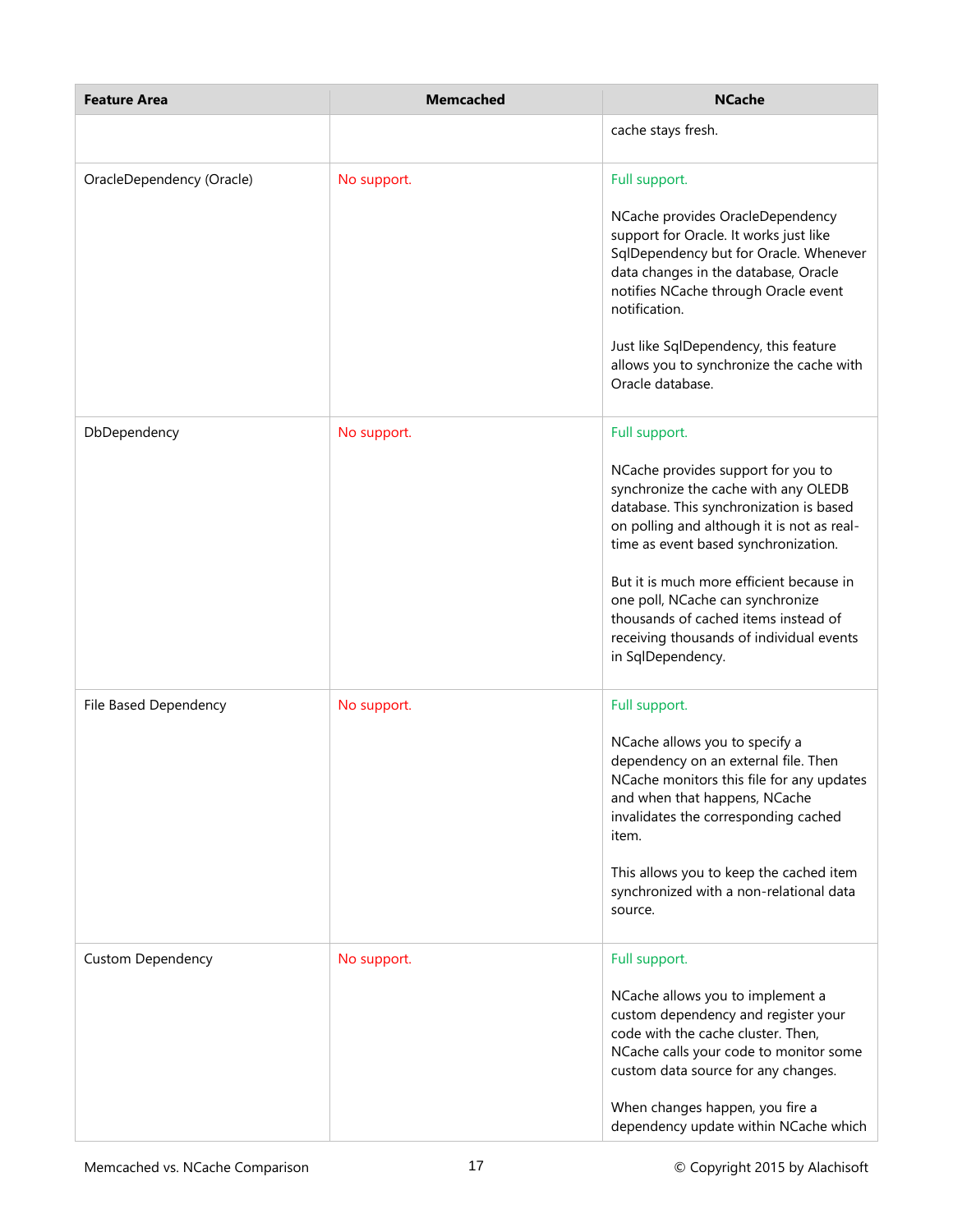| <b>Feature Area</b> | <b>Memcached</b> | <b>NCache</b>                                                                                                                                                                                     |
|---------------------|------------------|---------------------------------------------------------------------------------------------------------------------------------------------------------------------------------------------------|
|                     |                  | causes the corresponding cached item to<br>be removed from the cache.                                                                                                                             |
|                     |                  | This feature is good when you need to<br>synchronize the cached item with a non-<br>relational data source that cannot be<br>captured by a flat file. So, custom<br>dependency handles this case. |

### <span id="page-19-0"></span>**2.10 Runtime Data Sharing**

Runtime data sharing has become an important use for distributed caches. More and more applications today need to share data with other applications at runtime in an asynchronous fashion.

Previously, relational databases were used to share data among multiple applications but that requires constant polling by the applications wanting to consume data. Then, message queues became popular because of their asynchronous features and their persistence of events. And although message queues are great, they lack performance and scalability requirements of today's applications.

As a result, more and more applications are using in-memory distributed caches for event driven runtime data sharing. This data sharing should be between multiple .NET applications or between .NET and Java applications.

NCache provides very powerful features to facilitate runtime data sharing. They are discussed below and compared with Memcached. See [runtime data sharing](http://www.alachisoft.com/ncache/run-time-data-sharing.html) for details.

| <b>Feature Area</b>                       | <b>Memcached</b> | <b>NCache</b>                                                                                                                                                                                                                      |
|-------------------------------------------|------------------|------------------------------------------------------------------------------------------------------------------------------------------------------------------------------------------------------------------------------------|
| Item Level Events<br>(onInsert/onRemove)  | No support.      | Full support (fast).<br>These events are super-fast and scalable<br>due to NCache's light-weight socket-<br>level protocol.                                                                                                        |
| Cache Level Events<br>(Add/Insert/Remove) | No support.      | Full support.<br>NCache allows you to register callbacks<br>against cache level add, insert, and<br>update events.<br>Your callback is called when this happens<br>even if your application is remotely<br>connected to the cache. |
| <b>Custom Events</b><br>(Fired by Apps)   | No support.      | Full support.<br>NCache allows your applications to fire<br>custom events into the cache cluster.<br>And, other applications can register to be<br>notified for these events.                                                      |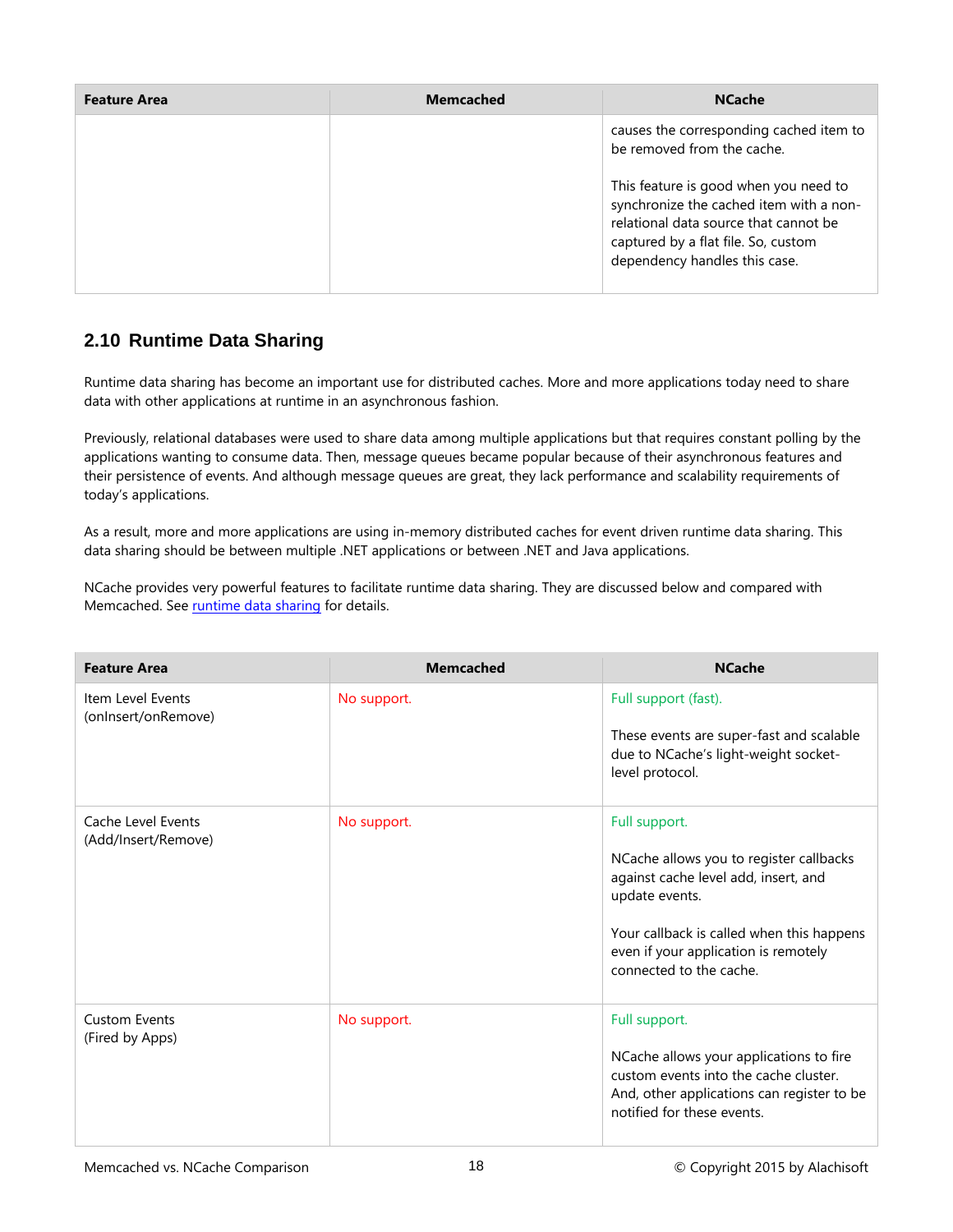| <b>Feature Area</b> | <b>Memcached</b> | <b>NCache</b>                                                                                                                                                                                                                                                                                                                                                                       |
|---------------------|------------------|-------------------------------------------------------------------------------------------------------------------------------------------------------------------------------------------------------------------------------------------------------------------------------------------------------------------------------------------------------------------------------------|
|                     |                  | This feature allows you to coordinate a<br>producer/consumer scenario where after<br>the producer has produced data, it<br>notifies all the consumers to consume it.                                                                                                                                                                                                                |
| Continuous Query    | No support.      | Full support.<br>NCache provides a powerful Continuous<br>Query (CQ) feature. CQ lets you specify a<br>SQL-like query against which NCache<br>monitors the cache for any additions,<br>updates, or deletes. And, your application<br>is notified whenever this happens.<br>Think of this feature as being equivalent<br>to SqlDependency but for the cache and<br>not the database. |

### <span id="page-20-0"></span>**2.11 Cache Search (SQL-Like)**

Distributed cache is frequently used to cache objects that contain data coming from a relational database. This data may be individual objects or collections that are the result of some database query.

Either way, applications often want to fetch a subset of this data and if they have the ability to search the distributed cache with a SQL-like query language and specify object attributes as part of the criteria, it makes the distributed cache much more useful for them.

NCache provides powerful Object Query Language (OQL) for searching the cache with a SQL-like query. Read more about it at [Object Query Language](http://www.alachisoft.com/resources/articles/object-query-language-dist-cache.html) for details.

| <b>Feature Area</b>            | <b>Memcached</b> | <b>NCache</b>                                                                                                                                                                                                                                                                                                                                                                                             |
|--------------------------------|------------------|-----------------------------------------------------------------------------------------------------------------------------------------------------------------------------------------------------------------------------------------------------------------------------------------------------------------------------------------------------------------------------------------------------------|
| Object Query Language<br>(OQL) | No support.      | Full support.<br>NCache provides a rich Object Query<br>Language (OQL) with which you can<br>search the cache. Your search criteria can<br>now include object attributes (e.g.<br>$cust.city = 'New York')$ and you<br>can also include Tags and Named Tags in<br>the query language.<br>The net benefit is that the cache is no<br>longer a black box that is only accessible<br>through key-value pair. |
| <b>LINQ Queries</b>            | No support.      | Full support.<br>NCache allows you to search the cache<br>with LINQ queries. LINQ is a popular                                                                                                                                                                                                                                                                                                            |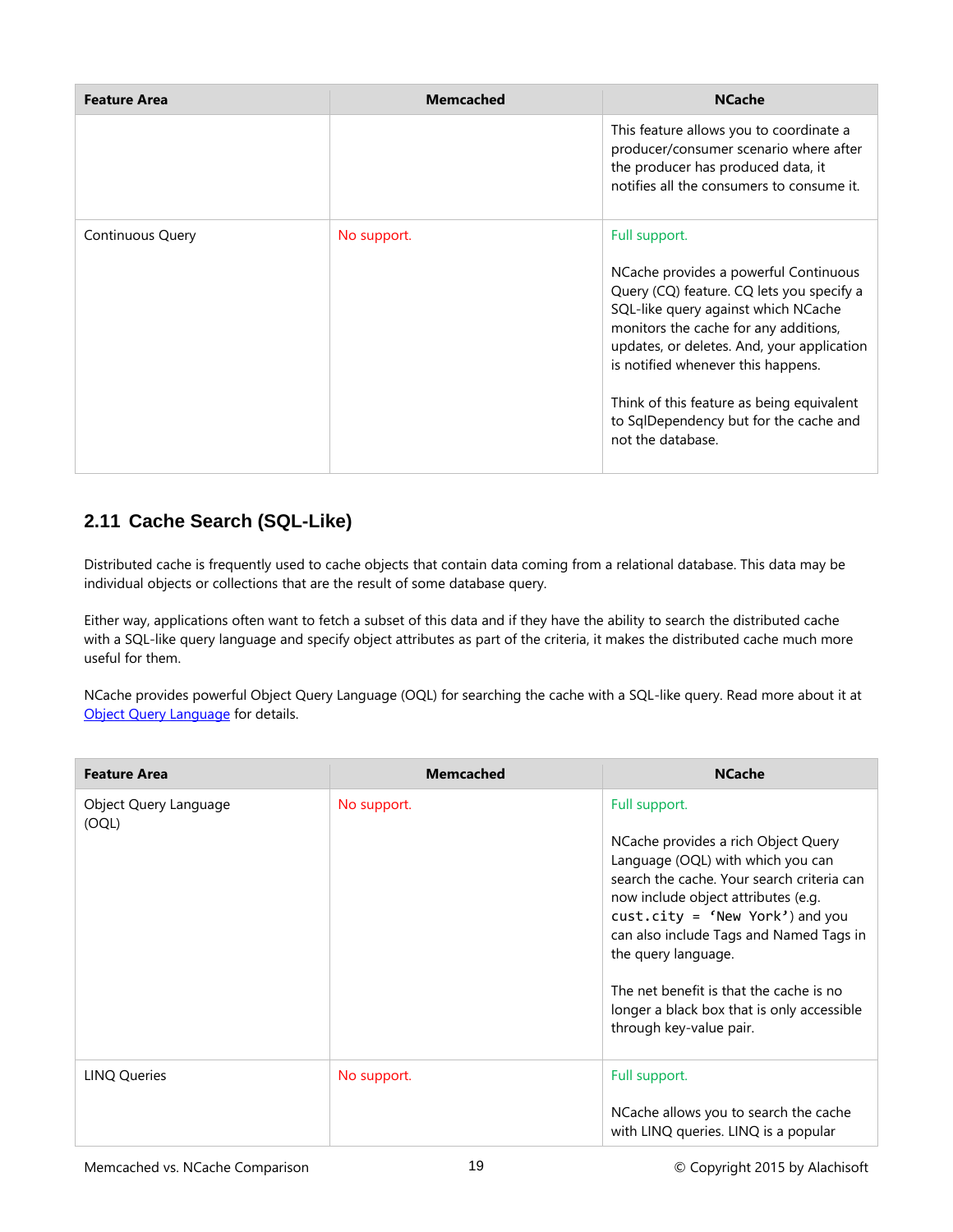| <b>Feature Area</b> | <b>Memcached</b> | <b>NCache</b>                                                                                                      |
|---------------------|------------------|--------------------------------------------------------------------------------------------------------------------|
|                     |                  | object querying language in .NET and<br>NCache has implemented a LINQ<br>provider.                                 |
|                     |                  | So, if you're comfortable using LINQ, you<br>can search the cache the same way you<br>would with NCache's own OQL. |

### <span id="page-21-0"></span>**2.12 Data Grouping**

A distributed cache should be much more than a Hashtable with a (key, value) pair interface. It needs to meet the needs of real life applications that expect to fetch and update data in groups and collections. In a relational database, SQL provides a very powerful way to do all of this.

We've already explained how to search a distributed cache through OQL and LINQ. Now let's discuss Groups, Tags, and Named Tags. These features allow you to keep track of collections of data easily and even modify them.

| <b>Feature Area</b> | <b>Memcached</b> | <b>NCache</b>                                                                                                                                                                                                                                                                                                                                                                                                                        |
|---------------------|------------------|--------------------------------------------------------------------------------------------------------------------------------------------------------------------------------------------------------------------------------------------------------------------------------------------------------------------------------------------------------------------------------------------------------------------------------------|
| Groups/Subgroups    | No support.      | Full support.<br>NCache provides the ability for you to<br>group cached items in a group-subgroup<br>combination (or just group with no<br>subgroup).<br>You can later fetch or remove all items<br>belonging to a group. You can also fetch<br>just the keys and then only fetch subset<br>of them.                                                                                                                                 |
| Tags                | No support.      | Full support.<br>NCache provides a concept called Tags. A<br>Tag is a string that you can assign to one<br>or more cached items. And one cached<br>item can be assigned multiple Tags. Tags<br>are specified at cache level.<br>And, later, you can fetch items belonging<br>to one or more Tags in order to<br>manipulate them.<br>You can also include Tags in Object<br>Query Language or LINQ search as part<br>of the criteria. |
| Named Tags          | No support.      | Full support.<br>NCache provides Named Tags feature                                                                                                                                                                                                                                                                                                                                                                                  |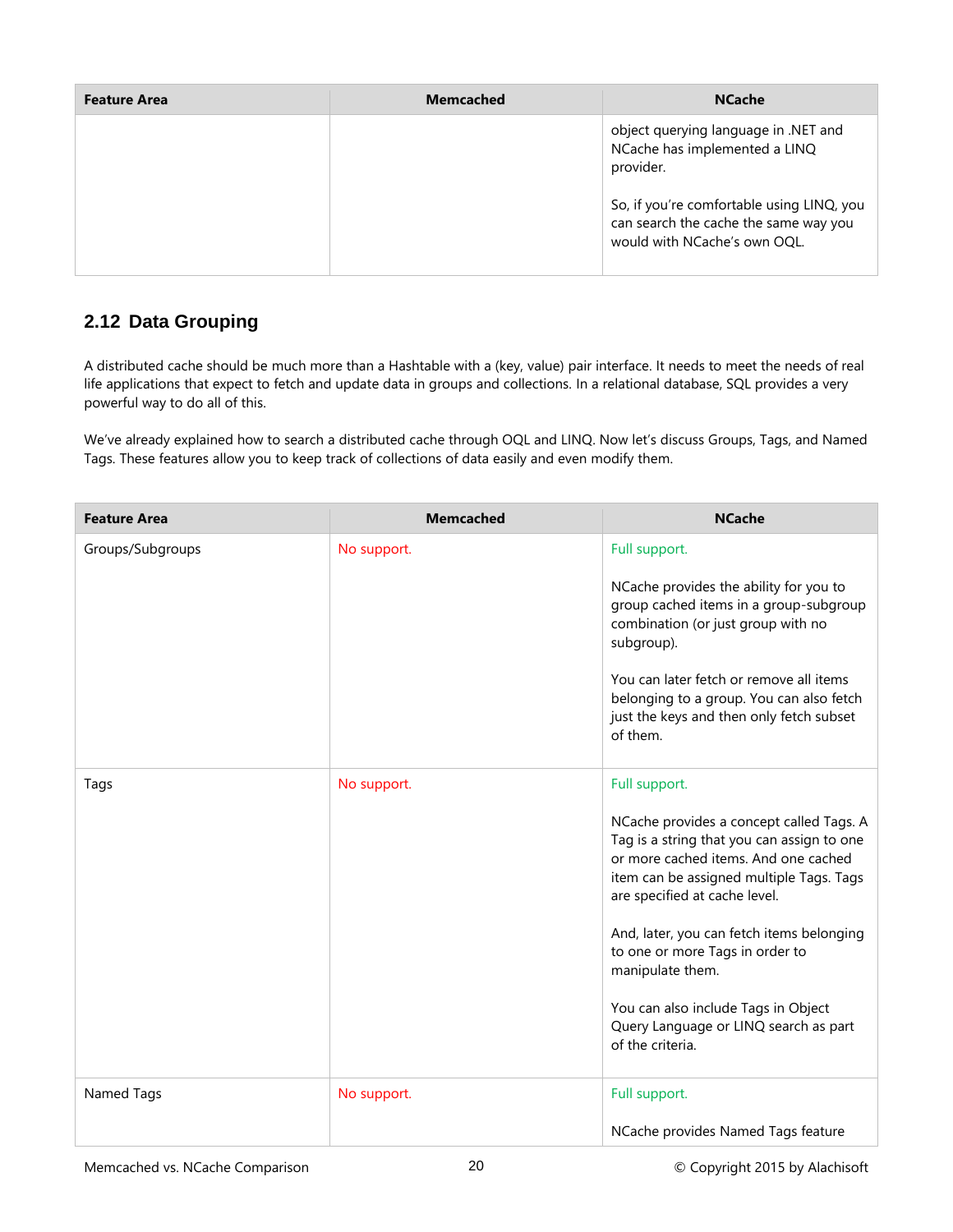| <b>Feature Area</b> | <b>Memcached</b> | <b>NCache</b>                                                                                                                                         |
|---------------------|------------------|-------------------------------------------------------------------------------------------------------------------------------------------------------|
|                     |                  | where you can assign a "key" and "tag" to<br>one or more cached items. And, a single<br>cached item can get multiple Named<br>Tags.                   |
|                     |                  | Later, you can fetch items belonging to<br>one or more Named Tags. You can also<br>use Named Tags in OQL and LINQ<br>queries as part of the criteria. |

### <span id="page-22-0"></span>**2.13 Read-through, Write-through & Cache Loader**

Many people use distributed cache as "cache on the side" where they fetch data directly from the database and put it in the cache. Another approach is "cache through" where your application just asks the cache for the data. And, if the data isn't there, the distributed cache gets it from your data source.

The same thing goes for write-through. Write-behind is nothing more than a write-through where the cache is updated immediately and the control returned to the client application. And, then the database or data source is updated asynchronously so the application doesn't have to wait for it.

NCache provides powerful capabilities in this area. See [read-through & write-through](http://www.alachisoft.com/resources/articles/readthru-writethru-writebehind.html) for details.

| <b>Feature Area</b> | <b>Memcached</b> | <b>NCache</b>                                                                                                                                                                                                                                                                                                                             |
|---------------------|------------------|-------------------------------------------------------------------------------------------------------------------------------------------------------------------------------------------------------------------------------------------------------------------------------------------------------------------------------------------|
| Read-through        | No support.      | Full support.<br>NCache allows you to implement<br>multiple read-through handlers and<br>register with the cache as "named<br>providers". Then, the client can tell<br>NCache to use a specific read-through<br>upon a "cache miss".<br>NCache also allows you to add read-<br>through handlers at runtime without<br>stopping the cache. |
| Write-through       | No support.      | Full support.<br>NCache allows you to implement<br>multiple write-through handlers and<br>register with NCache as "named<br>providers". Then, the client can tell<br>NCache which write-through to use when<br>updating the data source.<br>You can also add write-through handlers<br>at runtime without stopping the cache.             |
| Write-behind        | No support.      | Full support.                                                                                                                                                                                                                                                                                                                             |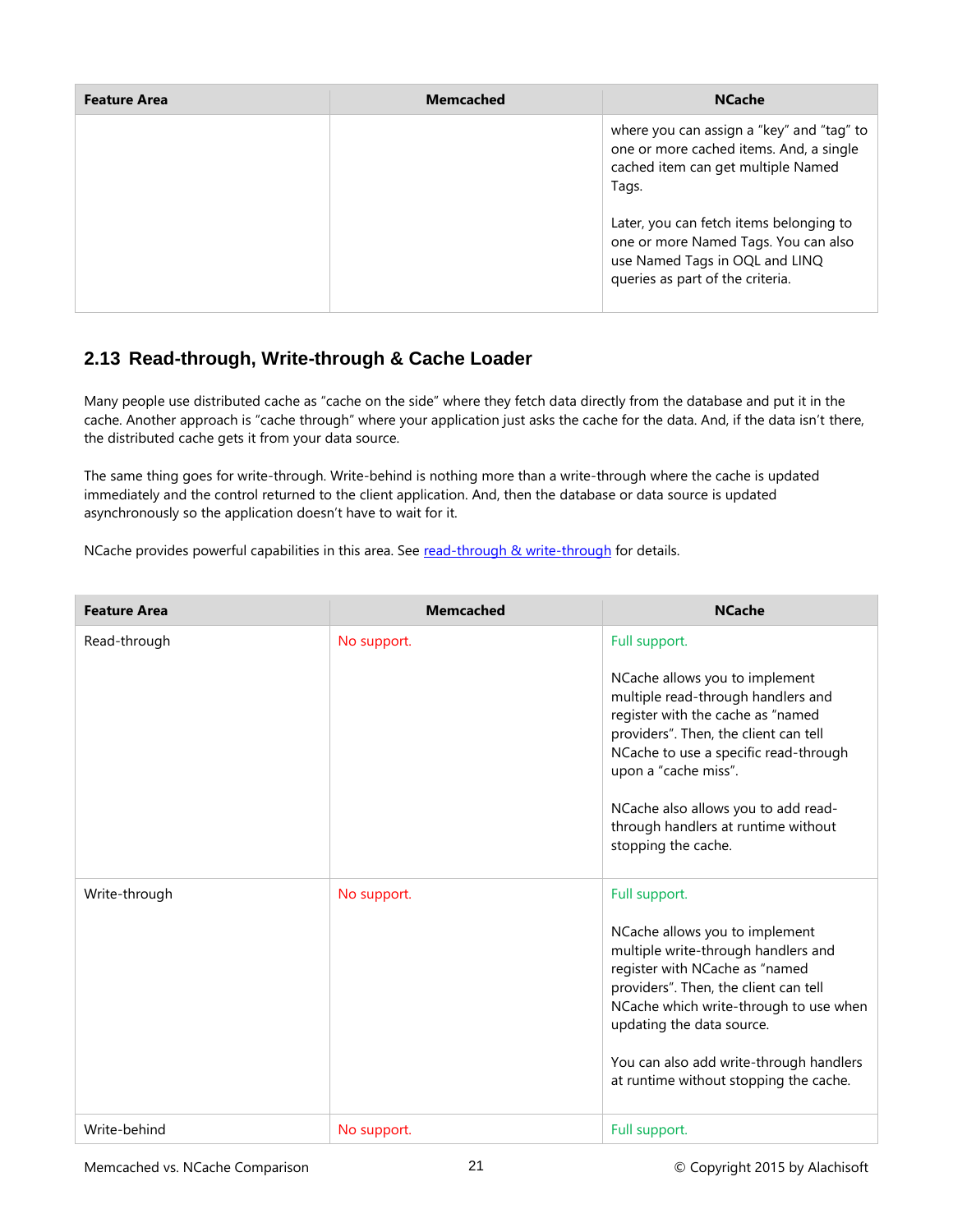| <b>Feature Area</b>                                      | <b>Memcached</b> | <b>NCache</b>                                                                                                                                                                                                                                                                                                                                                                                                                                                                                                                                                                          |
|----------------------------------------------------------|------------------|----------------------------------------------------------------------------------------------------------------------------------------------------------------------------------------------------------------------------------------------------------------------------------------------------------------------------------------------------------------------------------------------------------------------------------------------------------------------------------------------------------------------------------------------------------------------------------------|
|                                                          |                  | Write-behind is the same as write-<br>through except writing to the data source<br>is asynchronously done.<br>NCache updates the cache immediately<br>and queues up the database update and<br>a background thread processes it and<br>calls your write-through handler.                                                                                                                                                                                                                                                                                                               |
| Reload Items at Expiration &<br>Database Synchronization | No support.      | Full support.<br>If you've implemented a read-through<br>handler, NCache allows you to use it to<br>specify that whenever a cached item<br>expires.<br>Then, instead of removing it from the<br>cache, NCache should call your read-<br>through handler to read a new copy of<br>that object and update the cache with it.<br>You can specify the same when database<br>synchronization is enabled and a row in<br>the database is updated and a<br>corresponding cached item would have<br>been removed from the cache but is now<br>reloaded with the help of your read-<br>through. |
| Cache Startup Loader                                     | No support.      | Full support.<br>NCache lets you implement a Cache<br>Loader and register it with the cache<br>cluster. NCache then calls it to<br>prepopulate the cache upon startup.<br>CacheLoader is your code that reads data<br>from your data source/database.                                                                                                                                                                                                                                                                                                                                  |

# <span id="page-23-0"></span>**2.14 Cache Size Management (Evictions Policies)**

An in-memory distributed cache always has less storage space than a relational database. So, by design, a distributed cache is supposed to cache a subset of the data which is really the "moving window" of a data set that the applications are currently interested in.

This means that a distributed cache should allow you to specify how much memory it should consume and once it reaches that size, the cache should evict some of the cached items. However, please keep in mind that if you're caching something that does not exist in the database (e.g. ASP.NET Sessions) then you need to do proper capacity planning to ensure that these cached items (sessions in this case) are never evicted from the cache. Instead, they should be "expired" at appropriate time based on their usage.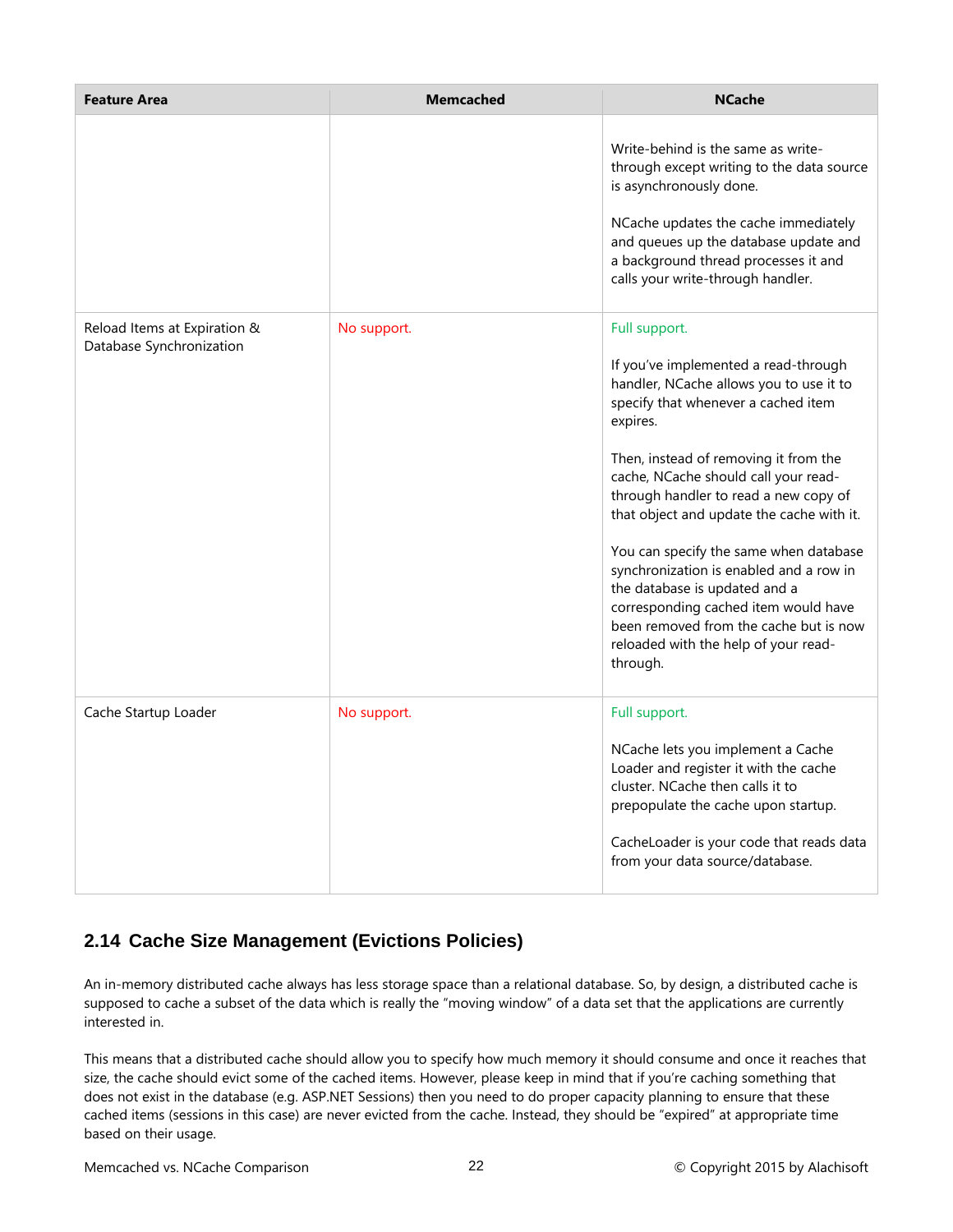| <b>Feature Area</b>                             | <b>Memcached</b>                                          | <b>NCache</b>                                                                                                                                                                                                                                                                  |
|-------------------------------------------------|-----------------------------------------------------------|--------------------------------------------------------------------------------------------------------------------------------------------------------------------------------------------------------------------------------------------------------------------------------|
| Specify Cache Size<br>(in MBs)                  | Supported.                                                | Supported.                                                                                                                                                                                                                                                                     |
| <b>LRU Evictions</b><br>(Least Recently Used)   | Partial support.<br>At slab level and not at cache level. | Full support.                                                                                                                                                                                                                                                                  |
| <b>LFU Evictions</b><br>(Least Frequently Used) | No support.                                               | Full support.                                                                                                                                                                                                                                                                  |
| <b>Priority Evictions</b>                       | No support.                                               | Full support.<br>NCache also lets you specify a "do not<br>evict" priority for some cached items and<br>then they are not evicted.                                                                                                                                             |
| Do Not Evict Option                             | No support.                                               | Full support.<br>NCache lets you specify "do not evict"<br>option for the entire cache. Then, nothing<br>is evicted even when cache is full.<br>Instead, the client applications receive an<br>error stating that the cache is full when<br>they try to add data to the cache. |

#### <span id="page-24-0"></span>**2.15 ASP.NET & Java Web Sessions Caching**

ASP.NET applications need three things from a good distributed cache. And, they are ASP.NET Session State storage, ASP.NET View State caching, and ASP.NET Output Cache.

ASP.NET Session State store must allow session replication in order to ensure that no session is lost even if a cache server goes down. And, it must be fast and scalable so it is a better option than InProc, StateServer, and SqlServer options that Microsoft provides out of the box. NCache has implemented a powerful ASP.NET Session State provider. See [ASP.NET Session State](http://www.alachisoft.com/ncache/session-index.html) for details.

ASP.NET View State caching allows you to cache heavy View State on the web server so it is not sent as "hidden field" to the user browser for a round-trip. Instead, only a "key" is sent. This makes the payload much lighter, speeds up ASP.NET response time, and also reduces bandwidth pressure and cost for you. NCache provides a feature-rich View State cache. See [ASP.NET View State](http://www.alachisoft.com/ncache/viewstate-caching.html) for details.

Third is ASP.NET Output Cache. For .NET 4.0, Microsoft has changed the ASP.NET Output Cache architecture and now allows third-party distributed caches to be plug-in. ASP.NET Output Cache saves the output of an ASP.NET page so the page doesn't have to execute next time. And, you can either cache the entire page or portions of the page. NCache has implemented a provider for ASP.NET Output Cache.

| <b>Feature Area</b>     | Memcached            | <b>NCache</b>            |
|-------------------------|----------------------|--------------------------|
| <b>ASP.NET Sessions</b> | No official support. | Full support (advanced). |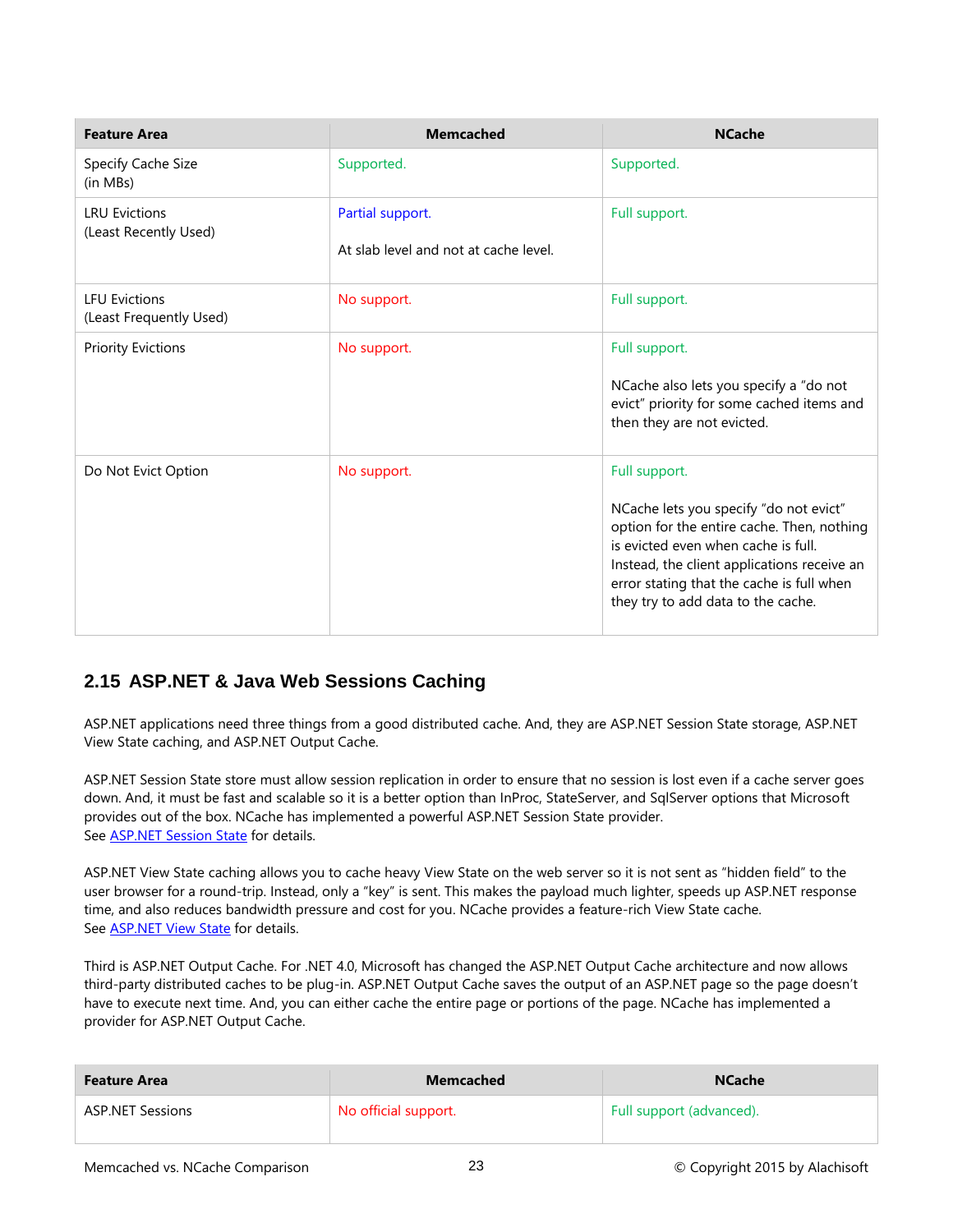| <b>Feature Area</b>                     | <b>Memcached</b>                                                                                                        | <b>NCache</b>                                                                                                                                                                                                        |
|-----------------------------------------|-------------------------------------------------------------------------------------------------------------------------|----------------------------------------------------------------------------------------------------------------------------------------------------------------------------------------------------------------------|
|                                         | Some third party implementation<br>available.<br>No session replication and therefore no<br>high availability possible. | NCache has implemented an ASP.NET<br>Session State Provider (SSP) for .NET<br>2.0+. You can use it without any code<br>changes. Just change web.config.                                                              |
|                                         |                                                                                                                         | NCache also provides flexible session<br>locking options to handle robots<br>flooding an ASP.NET website.                                                                                                            |
|                                         |                                                                                                                         | NCache provides intelligent session<br>replication and is much faster than any<br>database storage for sessions.                                                                                                     |
| <b>ASP.NET Sessions</b><br>(Multi-Site) | No support.                                                                                                             | Full support.                                                                                                                                                                                                        |
|                                         |                                                                                                                         | NCache allows you to share sessions<br>across multiple data centers.                                                                                                                                                 |
|                                         |                                                                                                                         | This serves situations where you don't<br>want to replicate all sessions to each data<br>center but want the ability to overflow<br>traffic from one data center to another<br>without losing your ASP.NET sessions. |
|                                         |                                                                                                                         | The session moves from one data center<br>to the next as the user moves.                                                                                                                                             |
| <b>ASP.NET View State Cache</b>         | No official support.                                                                                                    | Full support (advanced).                                                                                                                                                                                             |
|                                         | Some third party implementation<br>available.                                                                           | Yes. NCache has an ASP.NET View State<br>caching module. Use it without any code<br>changes. Just modify config file.                                                                                                |
|                                         | No View State replication and no<br>association with sessions.                                                          | Here are some advanced features<br>supported by NCache:                                                                                                                                                              |
|                                         |                                                                                                                         | - Group-level policy<br>- Associate pages to groups<br>- Link View State to sessions<br>- Max View State count per user<br>- More                                                                                    |
| <b>ASP.NET Output Cache</b>             | No support.                                                                                                             | Supported.                                                                                                                                                                                                           |
|                                         |                                                                                                                         | NCache has an ASP.NET Output Cache<br>provider implemented. It allows you to<br>cache ASP.NET page output in a<br>distributed cache and share it in a web<br>farm.                                                   |
| Java Session Persistence                | No official support.                                                                                                    | Full support.                                                                                                                                                                                                        |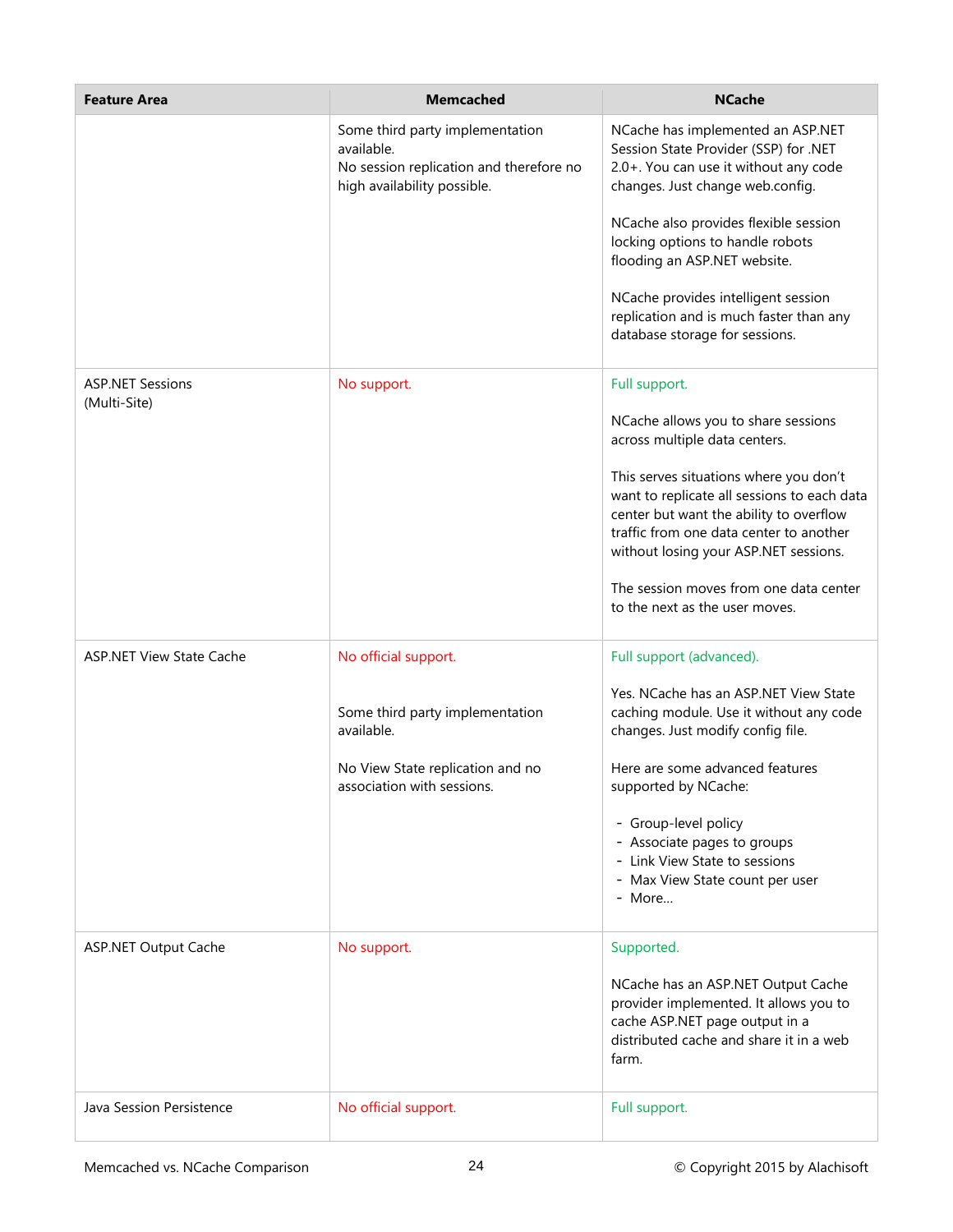| <b>Feature Area</b> | Memcached | <b>NCache</b>                                                                                                                                     |
|---------------------|-----------|---------------------------------------------------------------------------------------------------------------------------------------------------|
|                     |           | NCache has implemented a Java Servlet<br>Session Provider (Java Servlet 2.3+). You<br>can use it without any code changes. Just<br>change web.xml |
|                     |           | NCache provides intelligent session<br>replication and is much faster than any<br>database storage for sessions.                                  |

### <span id="page-26-0"></span>**2.16 Third Party Integrations**

Memcached is an open-source in-memory distributed caching solution which helps speed up web applications by taking pressure off the database. Memcached is used by many of the internet's biggest websites and has been merged with other technologies.

NCache implements Memcached protocol to enable users with existing Memcached implementations to easily migrate to NCache. No code change required for this.

See **[Memcached Wrapper](http://www.alachisoft.com/ncache/memcached-wrapper.html)** for details.

NHibernate is a very powerful and popular object-relational mapping engine. And, fortunately, it also has a second level cache provider architecture that allows you to plug-in a third-party cache without making any code changes to the NHibernate application. NCache has implemented this NHibernate second level cache provider. See [NHibernate second level cache](http://www.alachisoft.com/ncache/nhibernate-l2cache-index.html) for details.

Similarly, Entity Framework from Microsoft is also a very popular object-relational mapping engine. And, although Entity Framework doesn't have nice second level cache provider architecture like NHibernate, NCache has nonetheless implemented a second level cache for Entity Framework.

See [Entity Framework second level cache](http://www.alachisoft.com/ncache/entity-framework.html) for details.

| <b>Feature Area</b>                                    | <b>Memcached</b>      | <b>NCache</b>                                                                                                                                                                                                                  |
|--------------------------------------------------------|-----------------------|--------------------------------------------------------------------------------------------------------------------------------------------------------------------------------------------------------------------------------|
| <b>NHibernate</b><br>2 <sup>nd</sup> Level Cache       | Partial support.      | Full support.                                                                                                                                                                                                                  |
|                                                        | No cache replication. | NCache provides a NHibernate 2 <sup>nd</sup> Level<br>Cache provider that you can plug-in<br>through web.config or app.config<br>changes.                                                                                      |
|                                                        |                       | NCache has also implemented database<br>synchronization feature in this so you can<br>specify which classes should be<br>synchronized with the database. NCache<br>lets you specify SqlDependency or<br>DbDependency for this. |
| <b>Entity Framework</b><br>2 <sup>nd</sup> Level Cache | No support.           | Full support.                                                                                                                                                                                                                  |
|                                                        |                       | <b>Custom ADO.NET Provider</b>                                                                                                                                                                                                 |
|                                                        |                       | NCache has implemented a behind-the-<br>scene second level cache for Entity                                                                                                                                                    |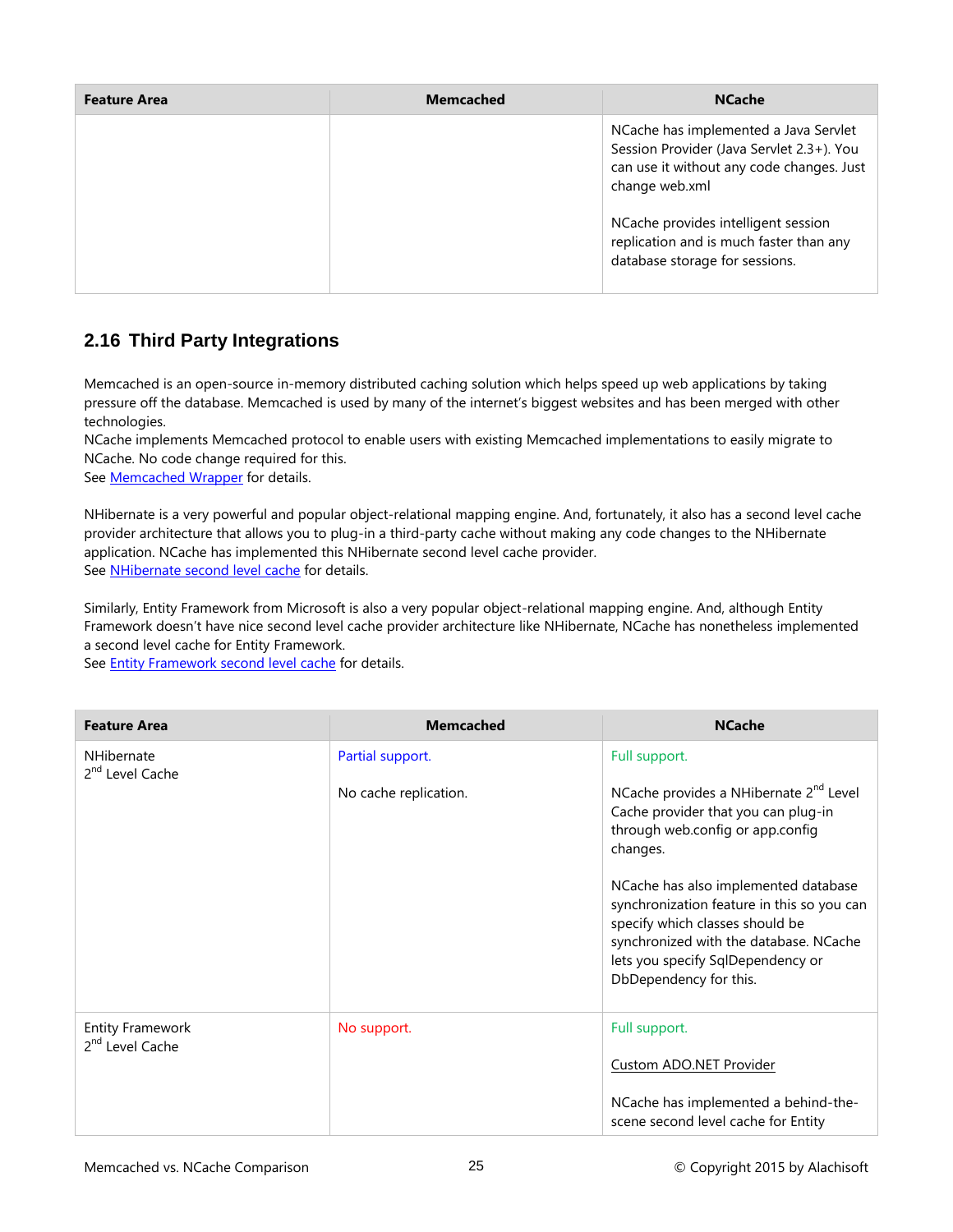| <b>Feature Area</b>                      | <b>Memcached</b>     | <b>NCache</b>                                                                                                                                                                                                                                                                                                                                                                              |
|------------------------------------------|----------------------|--------------------------------------------------------------------------------------------------------------------------------------------------------------------------------------------------------------------------------------------------------------------------------------------------------------------------------------------------------------------------------------------|
|                                          |                      | Framework. You can plug-in NCache to<br>your EF application, run it in analysis<br>mode, and quickly see all the queries<br>being used by it. Then, you can decide<br>which queries should be cached and<br>which ones skipped.<br>You can also specify which queries                                                                                                                      |
|                                          |                      | should be synchronized with the<br>database through SqlDependency.                                                                                                                                                                                                                                                                                                                         |
| Memcached<br>Protocol Server             | Supported.           | Full support.<br>NCache has implemented Memcached<br>protocol fully. This means you can plug-<br>in NCache as a distributed cache as a                                                                                                                                                                                                                                                     |
|                                          |                      | replacement of Memcached.<br>Two ways are offered to use Memcached<br>applications with NCache.<br>Memcached Pug-In: All the popular Open<br>Source .NET Memcached client libraries<br>have been implemented for NCache.<br>Memcached Gateway: Using this you can<br>store your application data from any<br>application that use the Memcached.                                           |
| Memcached Smart Wrapper                  | No support.          | Full support.<br>NCache has implemented the popular<br>.NET and Java Memcached client libraries<br>which in-turn calls NCache. This allows<br>you to plug-in Memcached client library<br>to your application without any code<br>change or recompilation.                                                                                                                                  |
| Hibernate<br>2 <sup>nd</sup> Level Cache | Supported.           | Full support.<br>NCache provides Hibernate 2 <sup>nd</sup> Level<br>Cache provider that you can plug-in to<br>your Java app without any code changes.<br>NCache has also implemented database<br>synchronization feature in this so you can<br>specify which classes should be<br>synchronized with the database. NCache<br>lets you specify OracleDependency or<br>DbDependency for this. |
| Spring Integration                       | No official support. | Full support.                                                                                                                                                                                                                                                                                                                                                                              |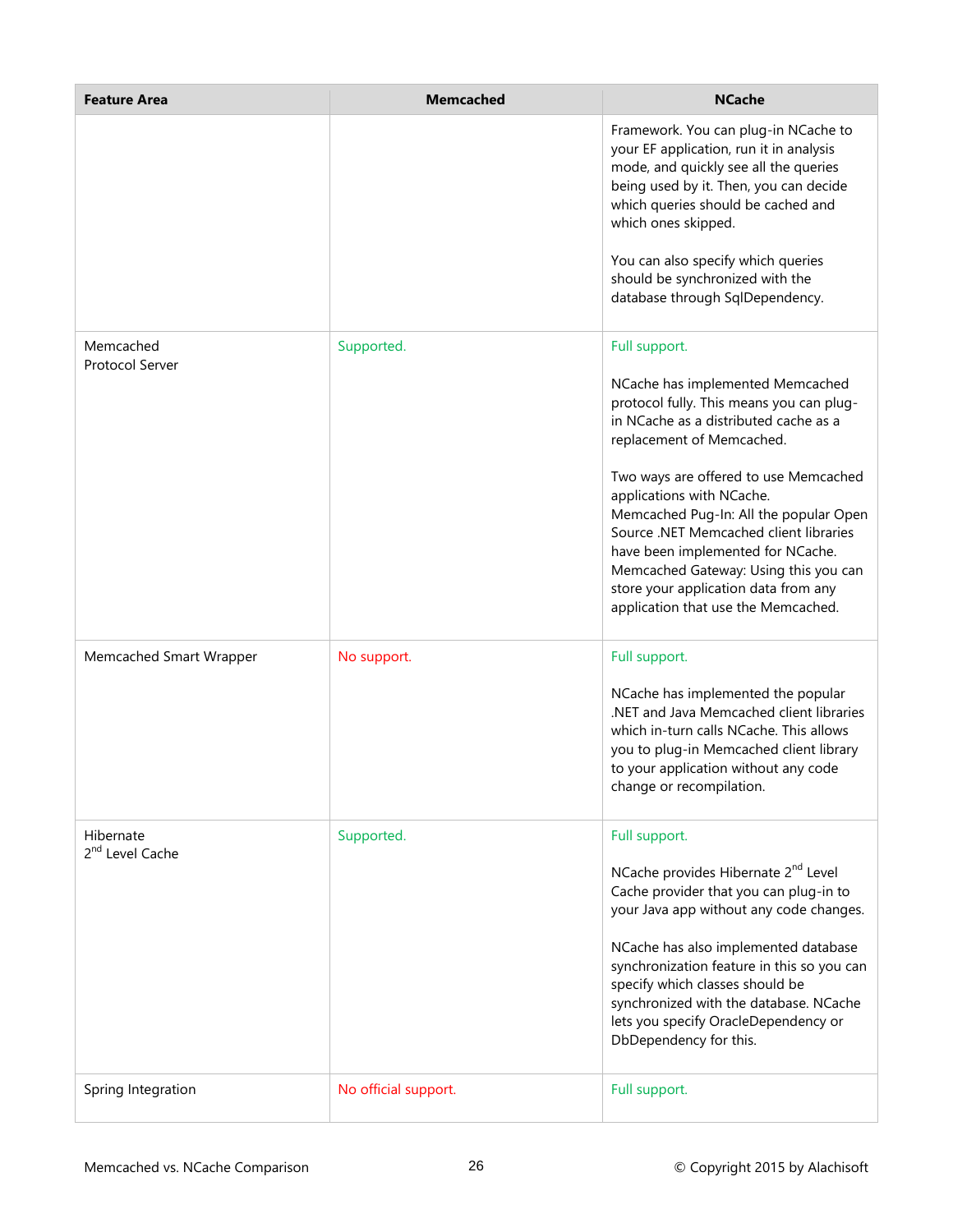| <b>Feature Area</b> | <b>Memcached</b> | <b>NCache</b>                 |
|---------------------|------------------|-------------------------------|
| JCache API          | No support.      | No support (but coming soon). |